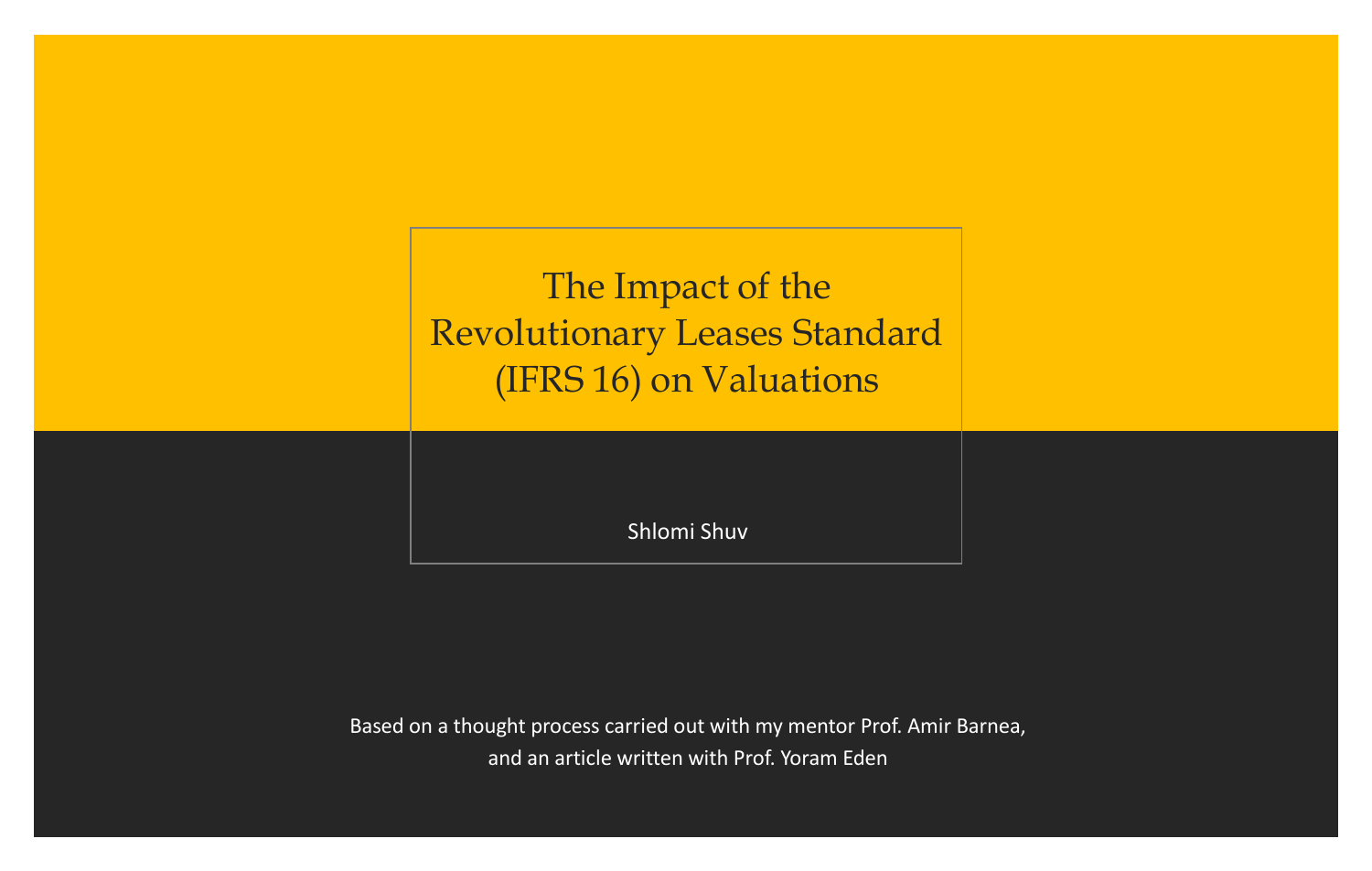### **Can an accounting amendment affect a company's valuation?**

Theoretically, an amendment to IFRS that is not followed by a change in a company's operating parameters should not affect a company's value, which is derived from its future cash flows.

Nevertheless, IFRS 16, which is the result of the IASB's reconsideration of the economic nature of lease payments from the perspective of the lessee, may lead to problems in connection with appraisals carried out in the past, including in the context of the methodologies employed to assess impairment of assets. The problem with treating asset impairments in accordance with IAS 36 becomes clearer in view of the following: In practice, many companies use the lessee's incremental borrowing rate when measuring a right-of-use asset and the corresponding liability; however, this rate is significantly lower than the interest rate implicit in the lease, and therefore also significantly lower than the WACC.

The Standard's concept (as long as this concept is applied), whereby a cash-generating unit tested for impairment should not include liabilities that are financial in nature such as the lease liability recognised against the new right-of-use asset.

1

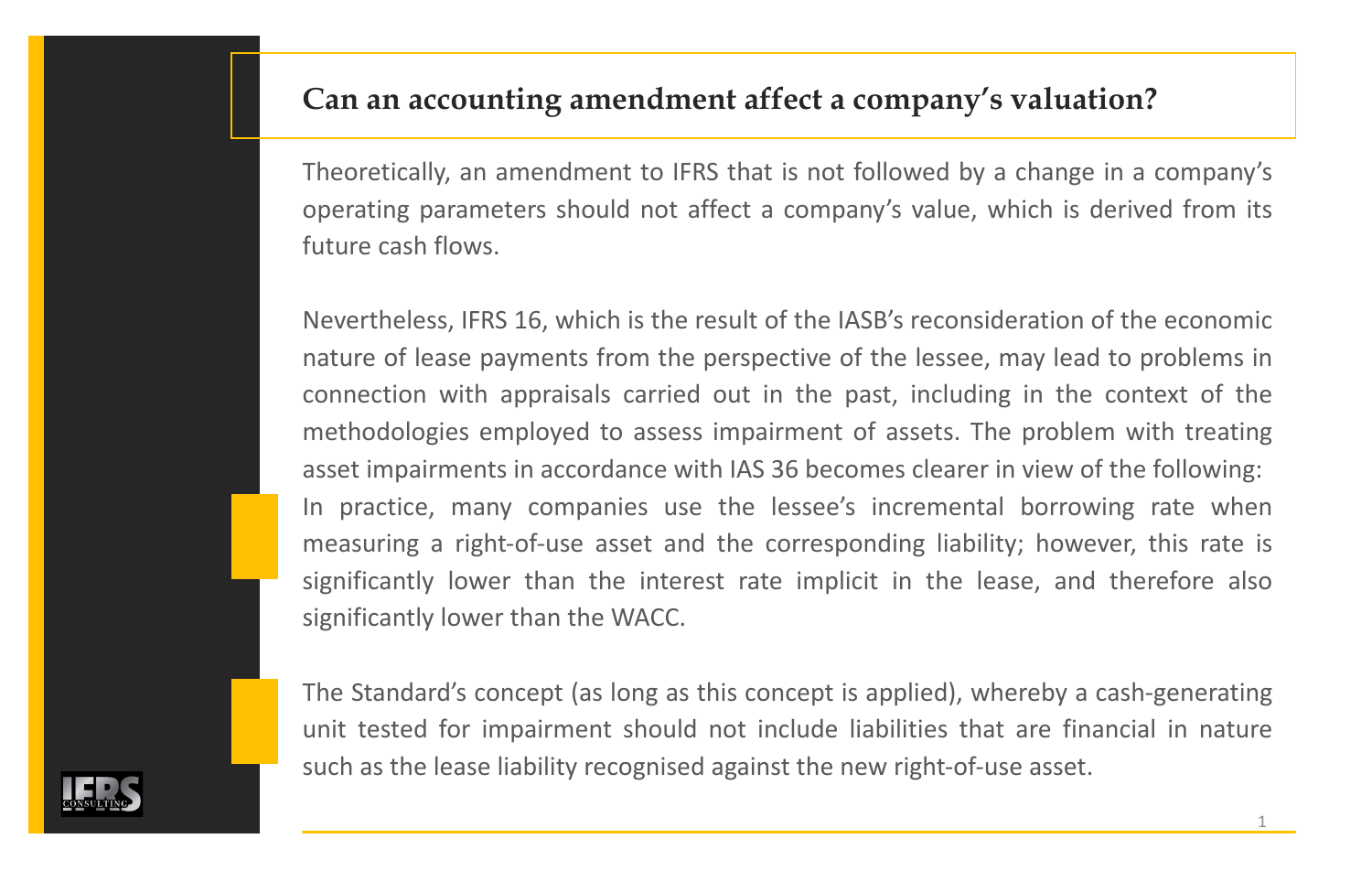#### **This is how the story begins…**

Becoming mandatory at the beginning of 2019, IFRS 16 introduced the requirement to recognize operating leases in the statement of financial position (balance sheet), in order to rectify the distorting practice whereby operating leases were used as an offbalance sheet financing instrument.

The cancellation of the distinction between a finance lease and an operating lease from the perspective of the lessee, had a material effect on financial statements of companies that make extensive use of operating leases.

This may also have far-reaching consequences on financial covenants involving financial debt and EBITDA, and even on the manner of assessing a company's solvency as a precondition for dividend distribution.

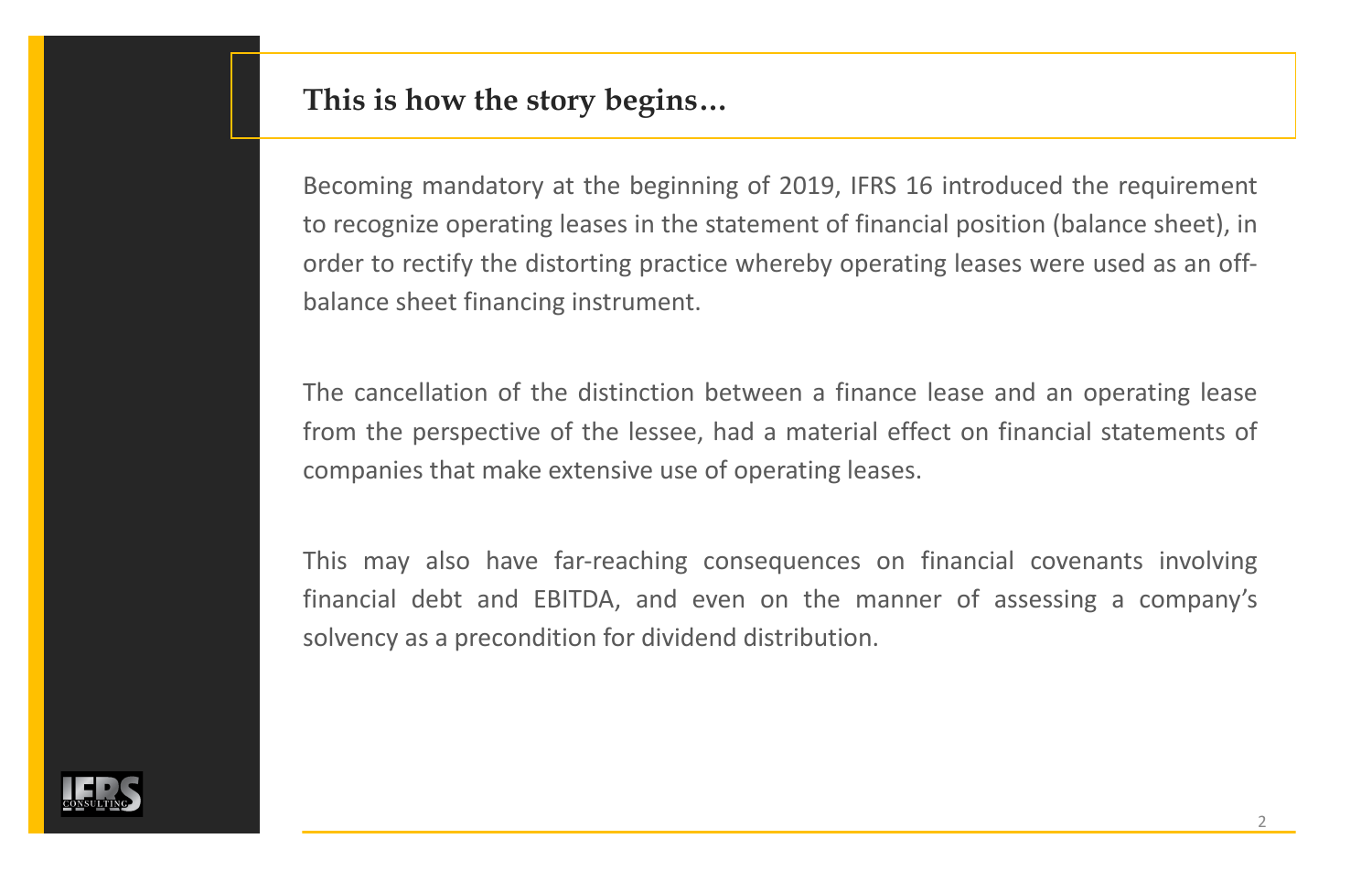## **Effect of the Standard's application on financial statements**

| <b>Statement of financial</b><br>position (balance<br>sheet) | Right-of-use asset<br><b>Financial debt</b>                                                                                                                                 |          | Recognizing an asset in accordance with<br>the discounted value of the contractual<br>lease payments against recognition of a<br>financial debt |  |
|--------------------------------------------------------------|-----------------------------------------------------------------------------------------------------------------------------------------------------------------------------|----------|-------------------------------------------------------------------------------------------------------------------------------------------------|--|
| Statement of                                                 | Rental expenses                                                                                                                                                             | Canceled |                                                                                                                                                 |  |
| profit or loss                                               |                                                                                                                                                                             |          |                                                                                                                                                 |  |
|                                                              | Interest expense                                                                                                                                                            |          | Calculated according to the outstanding                                                                                                         |  |
|                                                              |                                                                                                                                                                             |          | financial liability                                                                                                                             |  |
|                                                              | Depreciation expenses                                                                                                                                                       |          | Calculated according to the lease term                                                                                                          |  |
|                                                              | Operating income                                                                                                                                                            |          | Operating income excluding finance expenses                                                                                                     |  |
|                                                              | <b>EBITDA</b>                                                                                                                                                               |          | EBITDA excluding interest and depreciation                                                                                                      |  |
|                                                              |                                                                                                                                                                             |          | ** Since depreciation is mostly calculated on a                                                                                                 |  |
|                                                              |                                                                                                                                                                             |          | straight-line basis and interest expenses decrease                                                                                              |  |
|                                                              |                                                                                                                                                                             |          | over the lease term, pretax profit at the first part                                                                                            |  |
|                                                              |                                                                                                                                                                             |          | of the lease term is lower than pretax profit at                                                                                                |  |
|                                                              |                                                                                                                                                                             |          | the second part of the lease term.                                                                                                              |  |
|                                                              | Principal payments are classified as cash flows from financing activities.                                                                                                  |          |                                                                                                                                                 |  |
| Statement of cash flows                                      | Interest payments are classified as cash flows from operating activities or as cash flows<br>from financing activities, in accordance with the company's accounting policy. |          |                                                                                                                                                 |  |
|                                                              | Previously, rental expenses were classified as cash flows from operating activities.                                                                                        |          |                                                                                                                                                 |  |

Note:

The new model for accounting for leases under US GAAP has only affected the statement of financial position (balance sheet).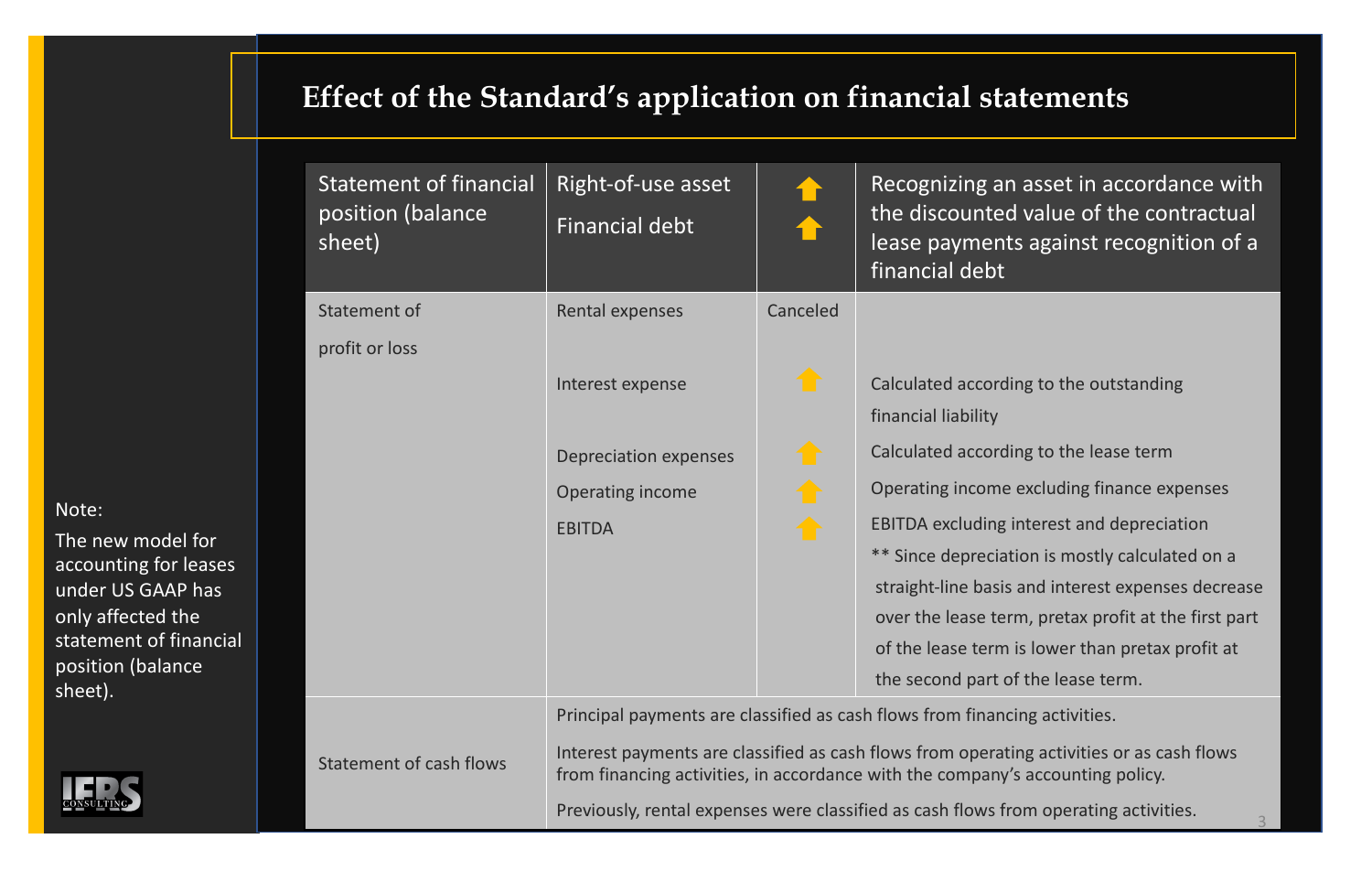### **Why does the accounting for lease payments affect appraisals?**

The answer will be presented in two phases:

#### PHASE I

Using an example to illustrate how, in view of the fact that generally accepted appraisal methodologies are based on the distinction between enterprise value and market capitalization (enterprise value net of financial debt), the classification of lease payments as an operating expense or as a finance expense affects the value of a company's shares.

### PHASE II

Reaching conclusions based on a relatively simple and logical analysis.

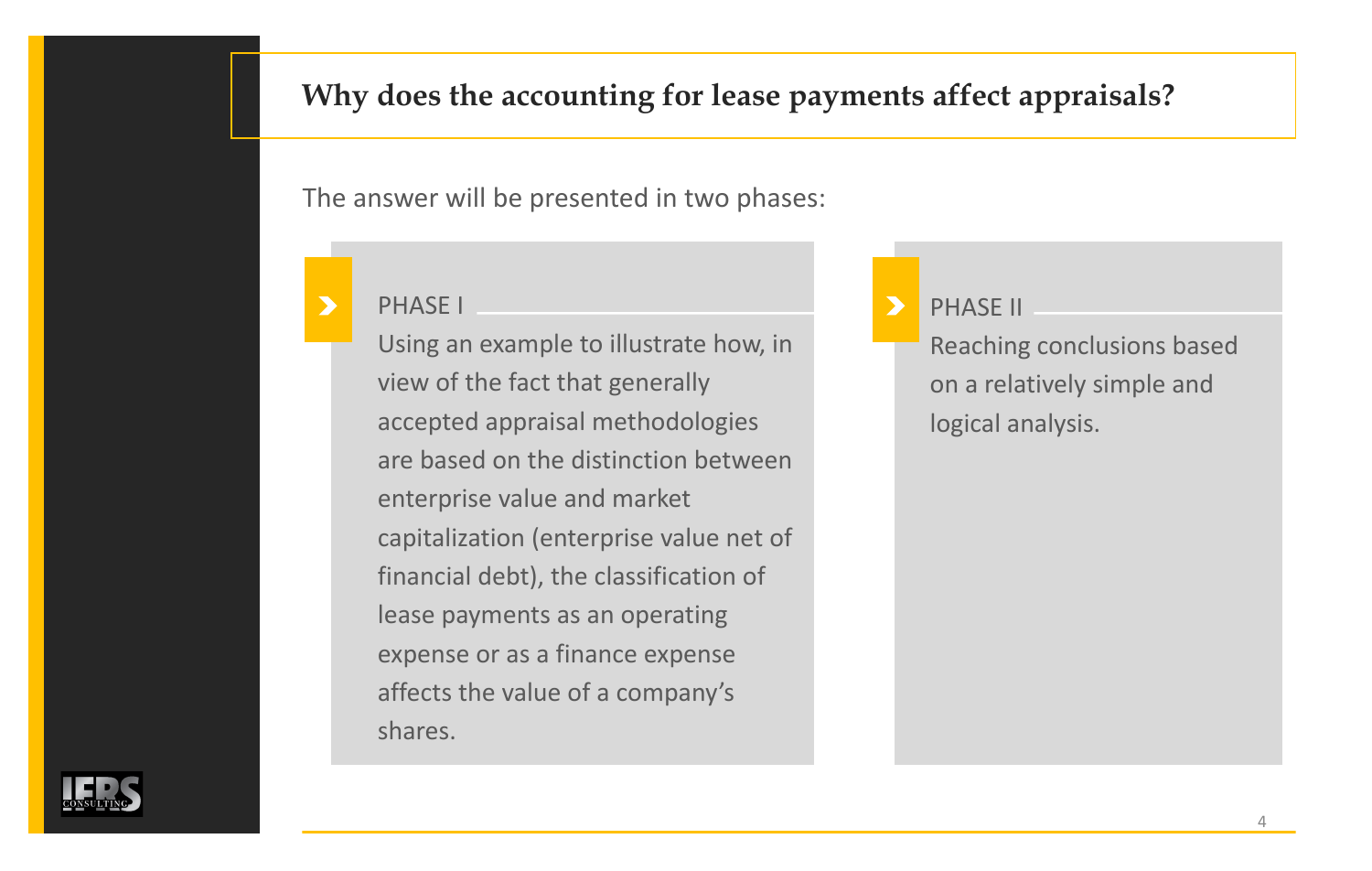# **PHASE I Basic illustrative example - Data & assumptions**

The interest rate implicit in the lease transactions is 8%.

The fair value of each of the stores as of December 31, 2018 is CU 4 million.

Companies B and C shall pay annual lease payments of CU 320 thousand.

Each of the companies expects that their profit in 2019, before lease payments, depreciation expenses and finance expenses, will be CU 1 million.

Each of the companies requires operating working capital of CU 1 million.

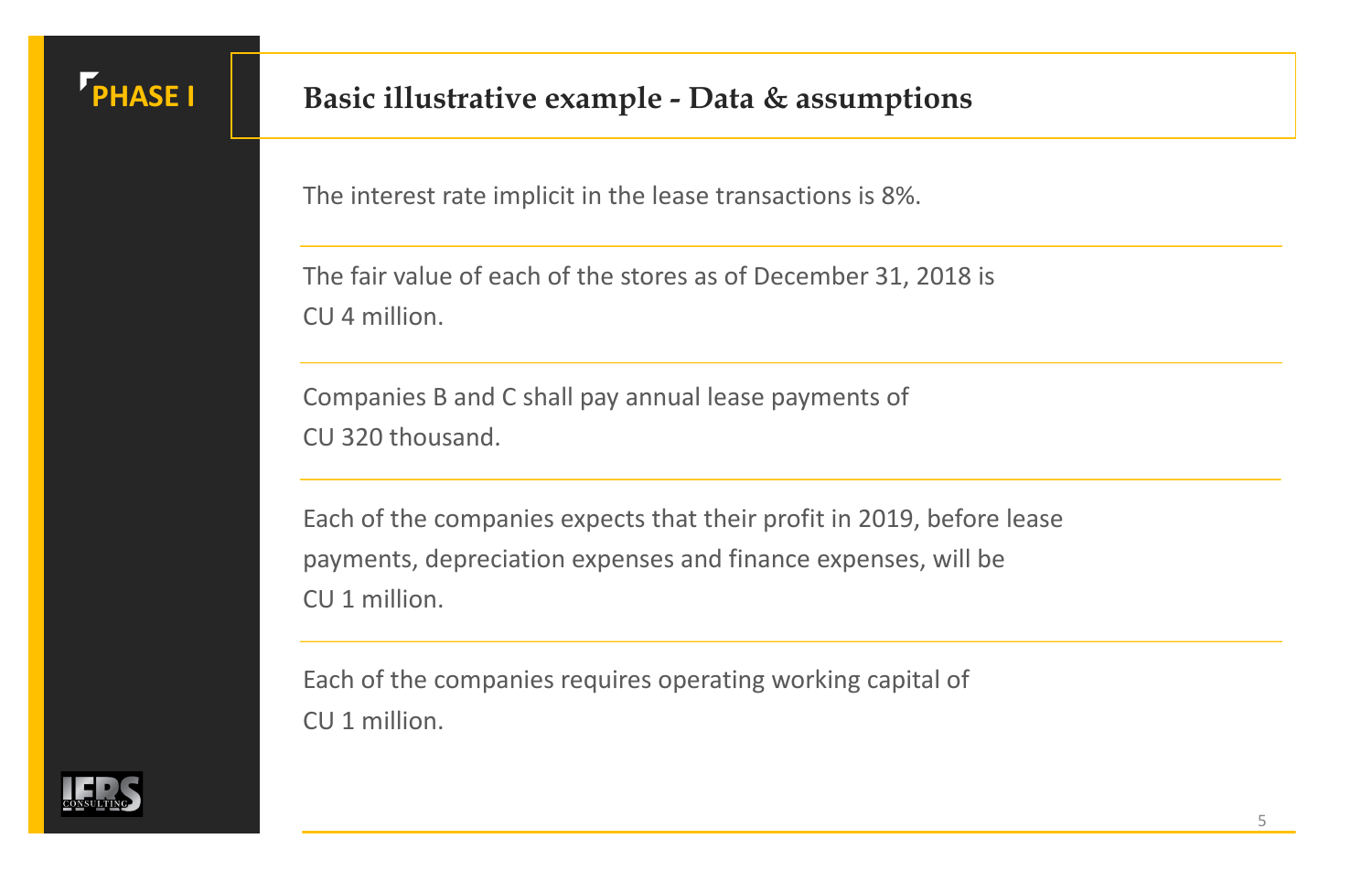## **PHASE I**

## **Basic illustrative example**

Companies A, B and C are active in the field of retail sales and operate stores.

## Company A

acquired the store asset, and financed part of the purchase through a bank loan.

## Company B

entered into a 10-year lease agreement for the store.

Company C

entered into a 20-year lease agreement in respect of the store.

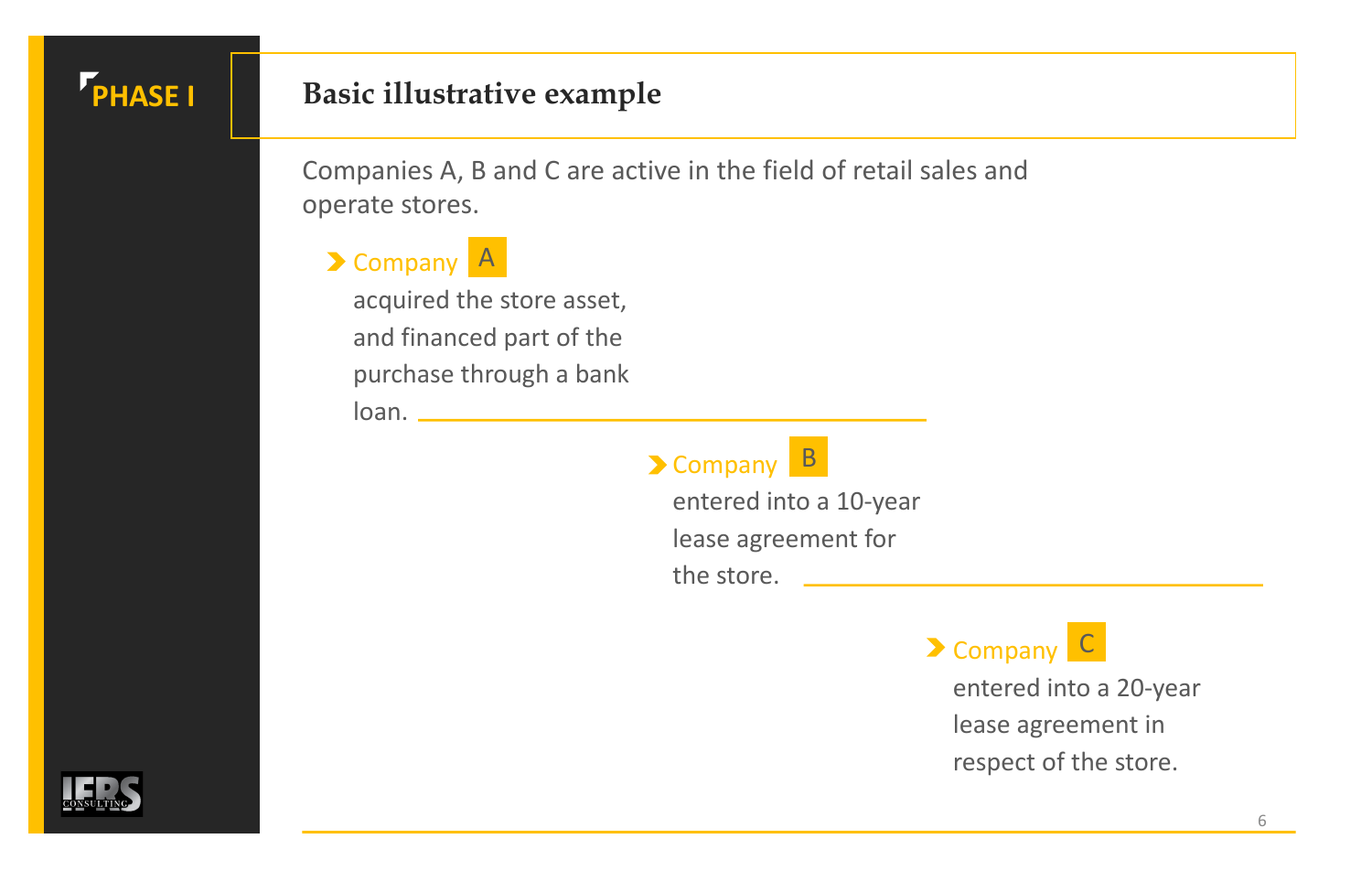

## **Example - Condensed relevant financial data (\*)**

|                                    |                 |                  | <b>Companies</b>                           | <b>Company B</b> |                       |
|------------------------------------|-----------------|------------------|--------------------------------------------|------------------|-----------------------|
|                                    |                 |                  | <b>B &amp; C before</b>                    | after applying   | <b>Company Cafter</b> |
|                                    | <b>Comments</b> | <b>Company A</b> | applying IFRS 16<br>$\mathsf{c}\mathsf{u}$ | <b>IFRS 16</b>   | applying IFRS 16      |
|                                    |                 |                  |                                            |                  |                       |
| <b>Financial information as of</b> |                 | (1)              | (2)                                        | (3)              | (4)                   |
| <b>December 31, 2018</b>           |                 |                  |                                            |                  |                       |
| <b>Working capital</b>             |                 | 1,000,000        | 1,000,000                                  | 1,000,000        | 1,000,000             |
| <b>Right-of-use asset</b>          |                 |                  |                                            | 2,147,226        | 3,141,807             |
| <b>Real estate</b>                 |                 | 4,000,000        |                                            |                  |                       |
|                                    |                 | 5,000,000        | 1,000,000                                  | 3,147,226        | 4,141,807             |
| Loan                               |                 | 3,000,000        |                                            |                  |                       |
| <b>Lease liability</b>             |                 |                  |                                            | 2,147,226        | 3,141,807             |
| <b>Equity</b>                      |                 | 2,000,000        | 1,000,000                                  | 1,000,000        | 1,000,000             |
|                                    |                 | 5,000,000        | 1,000,000                                  | 3,147,226        | 4,141,807             |
| <b>Financial information for</b>   |                 |                  |                                            |                  |                       |
| the 2019 expected P&L              |                 |                  |                                            |                  |                       |
| <b>Operating income before</b>     |                 |                  |                                            |                  |                       |
| rent, depreciation and             |                 | 1,000,000        | 1,000,000                                  | 1,000,000        | 1,000,000             |
| finance expenses                   |                 |                  |                                            |                  |                       |
| <b>Lease payments</b>              |                 |                  | 320,000                                    |                  |                       |
| <b>Depreciation expenses</b>       |                 | 120,000          |                                            |                  |                       |
| <b>ROU depreciation</b>            |                 |                  |                                            | 214,723          | 157,090               |
| <b>Interest expenses</b>           |                 | 180,000          |                                            | 171,778          | 251,345               |
| <b>Profit before income taxes</b>  |                 | 700,000          | 680,000                                    | 613,499          | 591,565               |
| Leverage ratio                     |                 | 40%              | 100%                                       | 32%              | 24%                   |
| <b>EBITDA</b>                      |                 | 1,000,000        | 680,000                                    | 1,000,000        | 1,000,000             |

\* Under the previous standard, the lease transactions of Companies B and C were classified as operating leases.

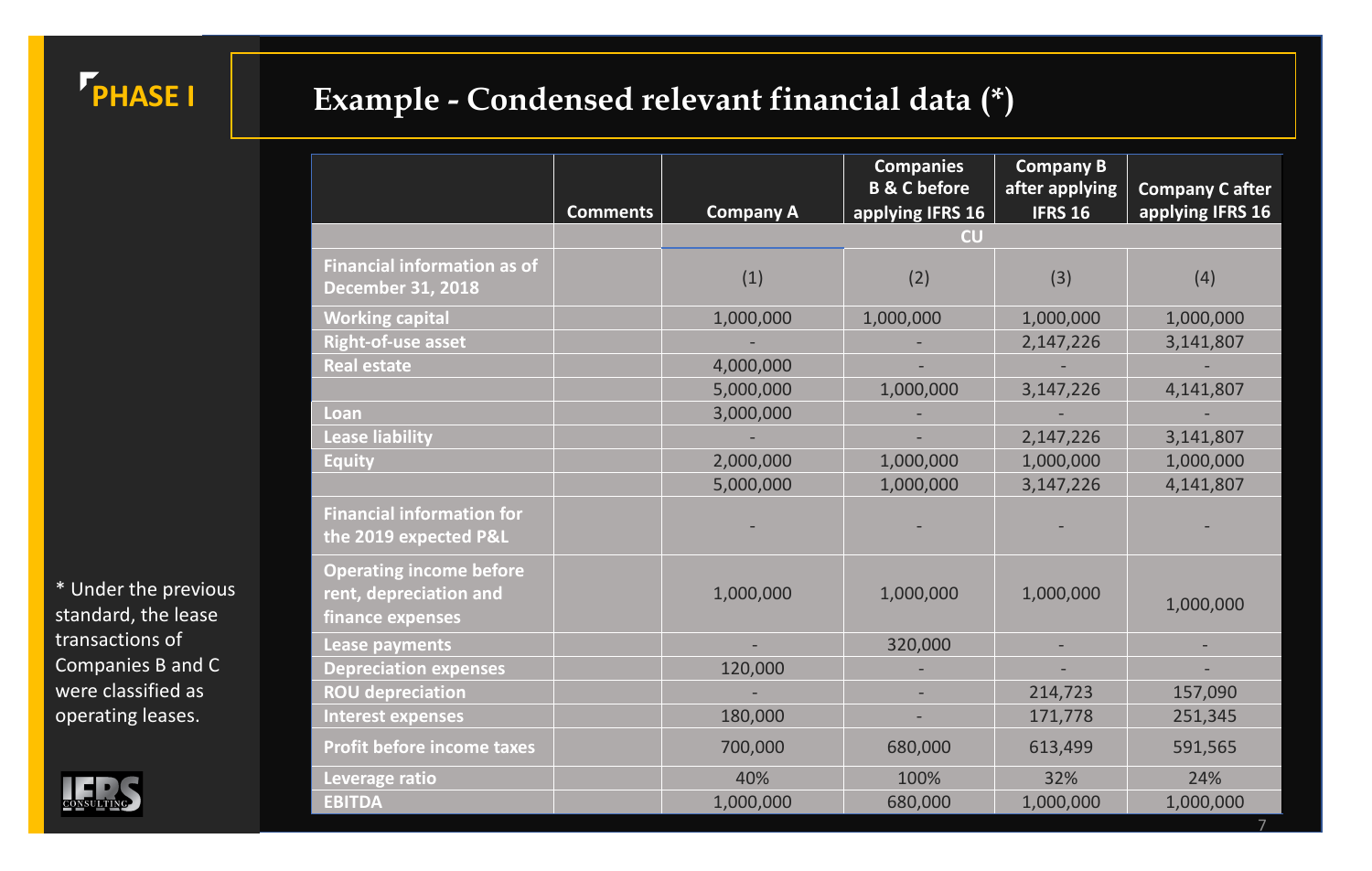## **PHASE I**

### **(\*) Notes and assumptions**

The lease liability was calculated as follows: For Company B - PV (8%, 10, 320,000) = 2,147,226 For Company C - PV (8%, 20, 320,000) = 3,141,807

Company A's depreciation expense was calculated according to a depreciation rate of 3% (120,000 = 3% \* 4,000,000)

The interest rate for Company A's loan is  $6\%$  (180,000 =  $6\%$  \* 3,000,000).

Tax expense was not considered, since it is irrelevant to calculating EBITDA, and to using EBITDA multiples in appraisals.

The accounting leverage ratio was calculated as the ratio between shareholders' equity and total assets.

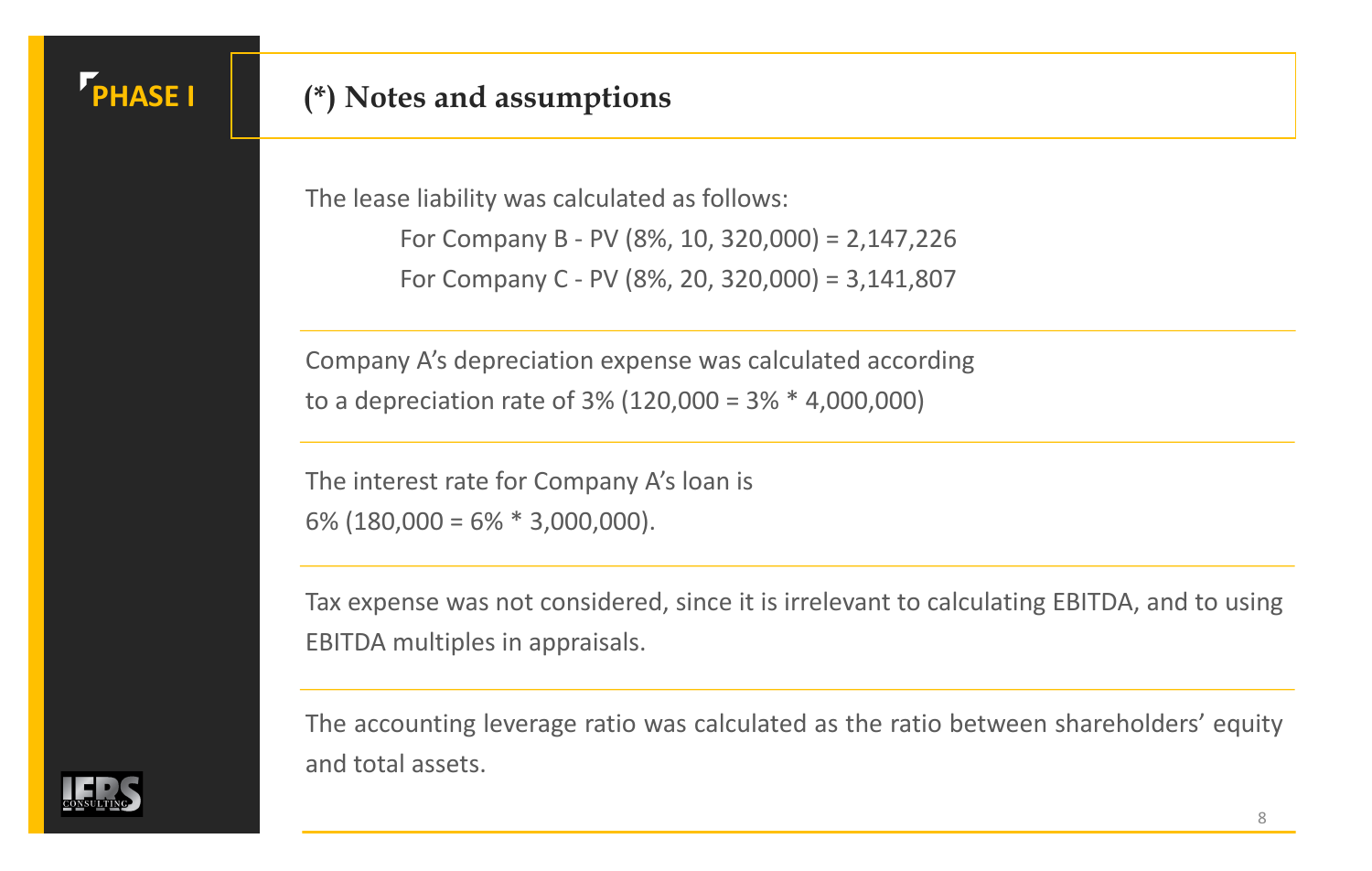A

C

## **PHASE I Example - Effect on financial debt**

- A mathematical calculation of the accounting leverage ratio (compare Column 1 and Column 2) will show that Company A is leveraged, whereas Companies B and C are not leveraged at all. This is despite the fact that Company A's shareholders' equity is twice that of Company B and Company C.
- The application of IFRS 16 shows that Companies B and C are more leveraged than Company A (compare Column 1 and Columns 3 and 4). B
	- Presumably, Company B's leverage level is lower than that of Company C (compare Column 3 and Column 4). However, this gap stems from the fact that Company B's lease term is shorter than that of Company C. Assuming Company B will need to continue renting the store after the lease term ends, this gap has no real justification.

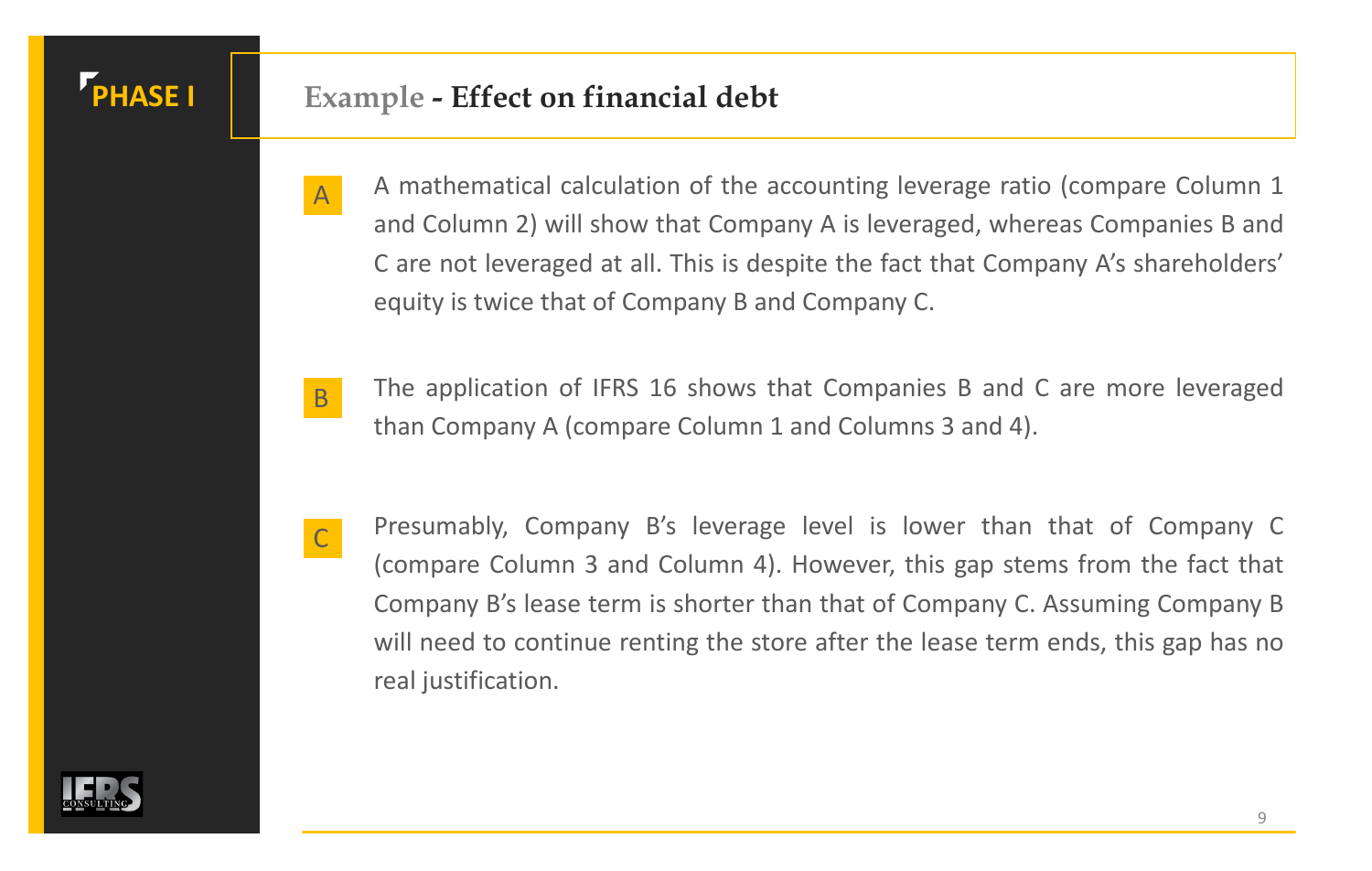## **PHASE I Analysis structure**

The conclusions are based on the analysis of the data in the basic illustrative example, as follows:

#### Slides 12-17

refer to an appraisal based on EBITDA multiples.

#### Slides 18-28

refer to an appraisal based on DCF.

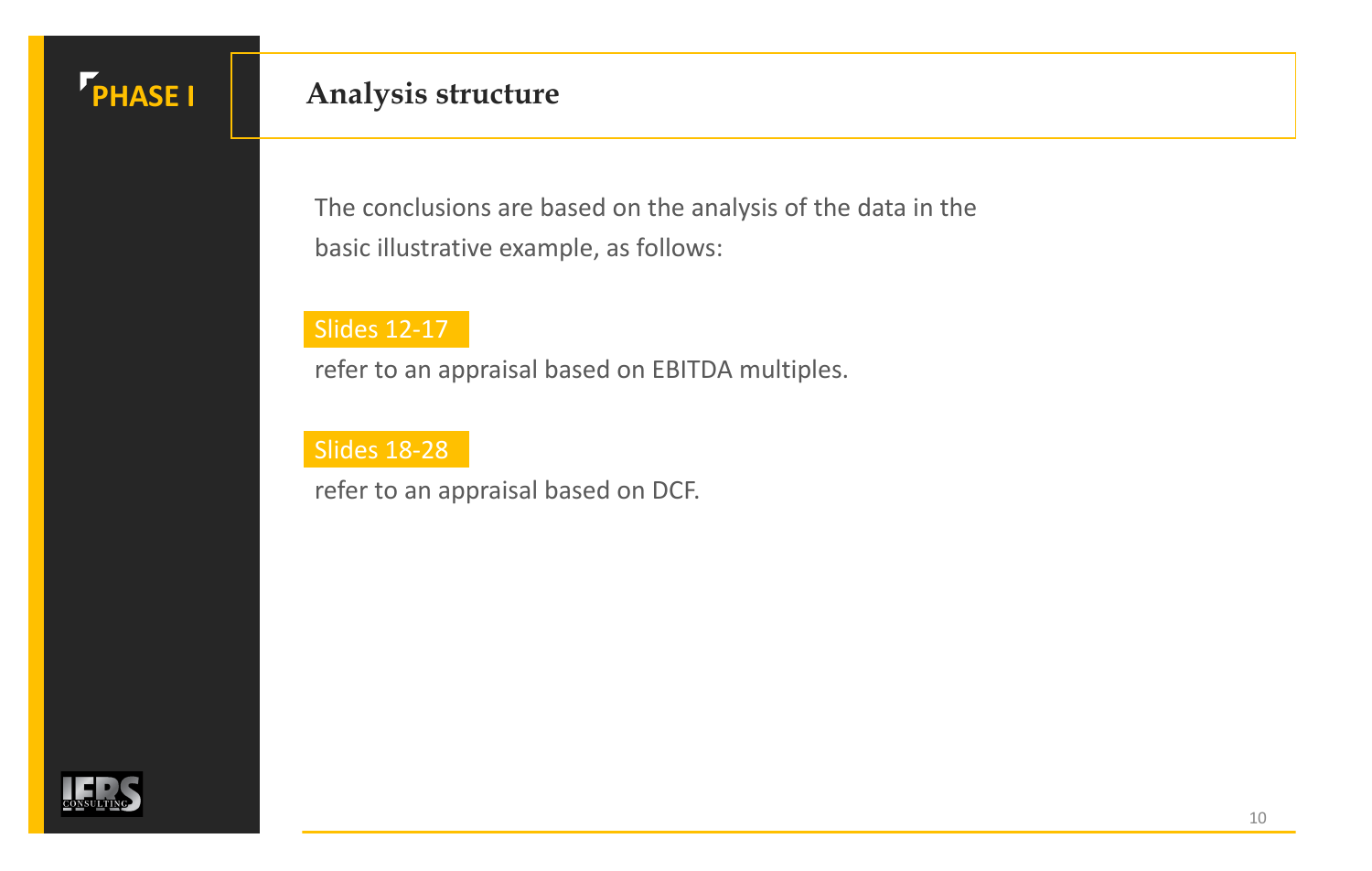**PHASE I** 

Let us assume that the value of each of the companies as of December 31, 2018 should be calculated using the EBITDA multiple method, assuming the industry multiple is 9.00.

Set forth below are the appraisal's results:

|                                 | <b>Company A</b> | Companies B & C before<br>applying<br><b>IFRS 16</b> | <b>Company B after</b><br>applying IFRS 16 | <b>Company C after</b><br>applying IFRS 16 | <b>Companies</b><br><b>B &amp; C adjusted</b> |
|---------------------------------|------------------|------------------------------------------------------|--------------------------------------------|--------------------------------------------|-----------------------------------------------|
|                                 |                  |                                                      | <b>CU</b>                                  |                                            |                                               |
|                                 | (1)              | (2)                                                  | (3)                                        | (4)                                        | (5)                                           |
| <b>EBITDA</b>                   | 1,000,000        | 680,000                                              | 1,000,000                                  | 1,000,000                                  | 1,000,000                                     |
| <b>EBITDA multiple</b>          | 9.00             | 9.00                                                 | 9.00                                       | 9.00                                       | 9.00                                          |
| <b>Enterprise value</b>         | 9,000,000        | 6,120,000                                            | 9,000,000                                  | 9,000,000                                  | 9,000,000                                     |
| <b>Net of financial</b><br>debt | 3,000,000        |                                                      | 2,147,226                                  | 3,141,807                                  | 4,000,000                                     |
| <b>Market</b><br>capitalization | 6,000,000        | 6,120,000                                            | 6,852,774                                  | 5,858,193                                  | 5,000,000                                     |

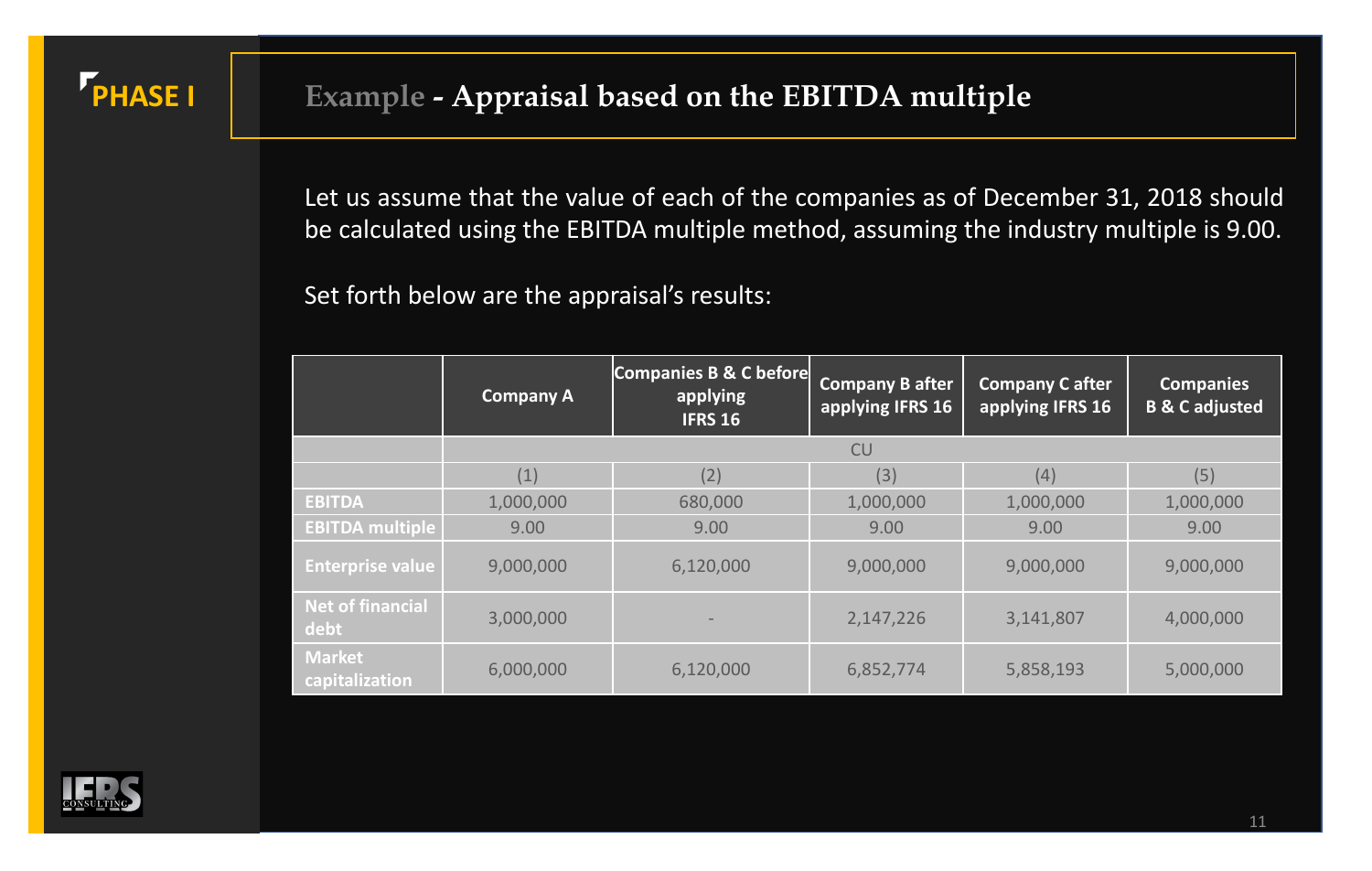## **PHASE I Example - Appraisal based on EBITDA multiple - Conclusions**

- A mathematical calculation of the EBITDA multiple after the application of IFRS 16 might result in biased appraisal results. Thus, for example, Company B is worth CU 1 million more than Company C, but this is only due to the difference in the lease term. A
- Assuming the companies are required to lease the property indefinitely, the conclusion is that the adjusted value of the financial liability is CU 4 million (= 320,000 / 8%), and therefore the adjusted value of Companies B and C is CU 5 million. The CU 1 million difference between the value of Company A and the adjusted value of Companies B and C (compare Column 1 and Column 5) reflects the difference between the companies' shareholders' equity as of December 31, 2018. B
	- What is the significance of the difference between the CU 6.12 million appraisal of Companies B and C according to the calculation prior to the application of IFRS 16 (where lease payments were deducted from EBITDA), and the CU 5 million appraisal after application of IFRS 16 (compare Column 2 and Column 5)? This is discussed in Slide 15 below.



C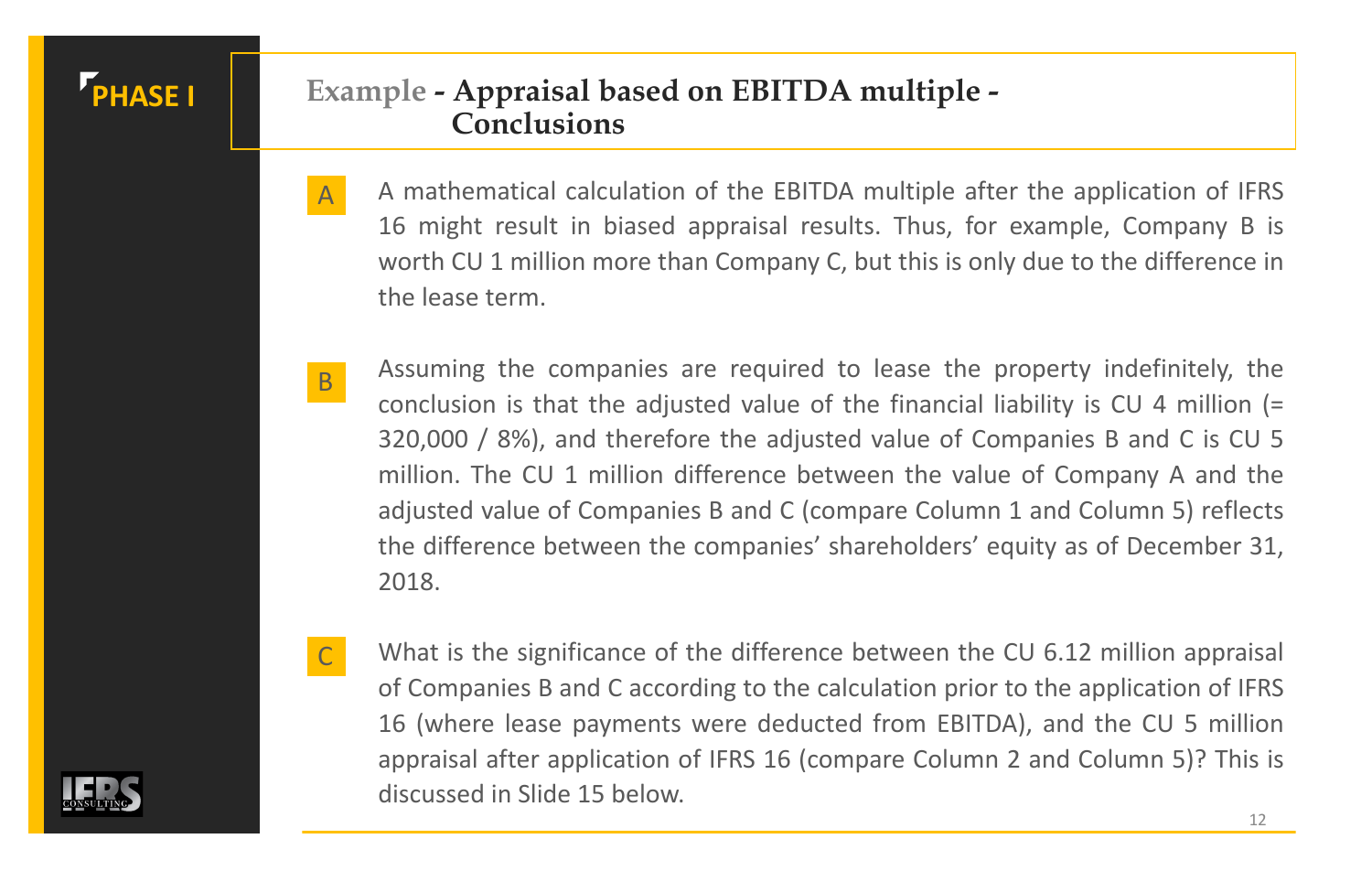

## **PHASE I** What is the significance of the EBIDTA multiple?

## A B C

Multiplying the EBITDA by a certain multiple is equivalent to dividing the EBITDA at a (pre-tax) discount rate of one divided by the EBITDA multiple.

Therefore, using an EBITDA multiple of 9 is equivalent to discounting at a discount rate of  $11.1\%$  (= 1 / 9).

The lease payments were calculated as 8% of the property's fair value. This discount rate is equivalent to an EBITDA multiple of  $12.5 (= 1 / 8\%).$ 

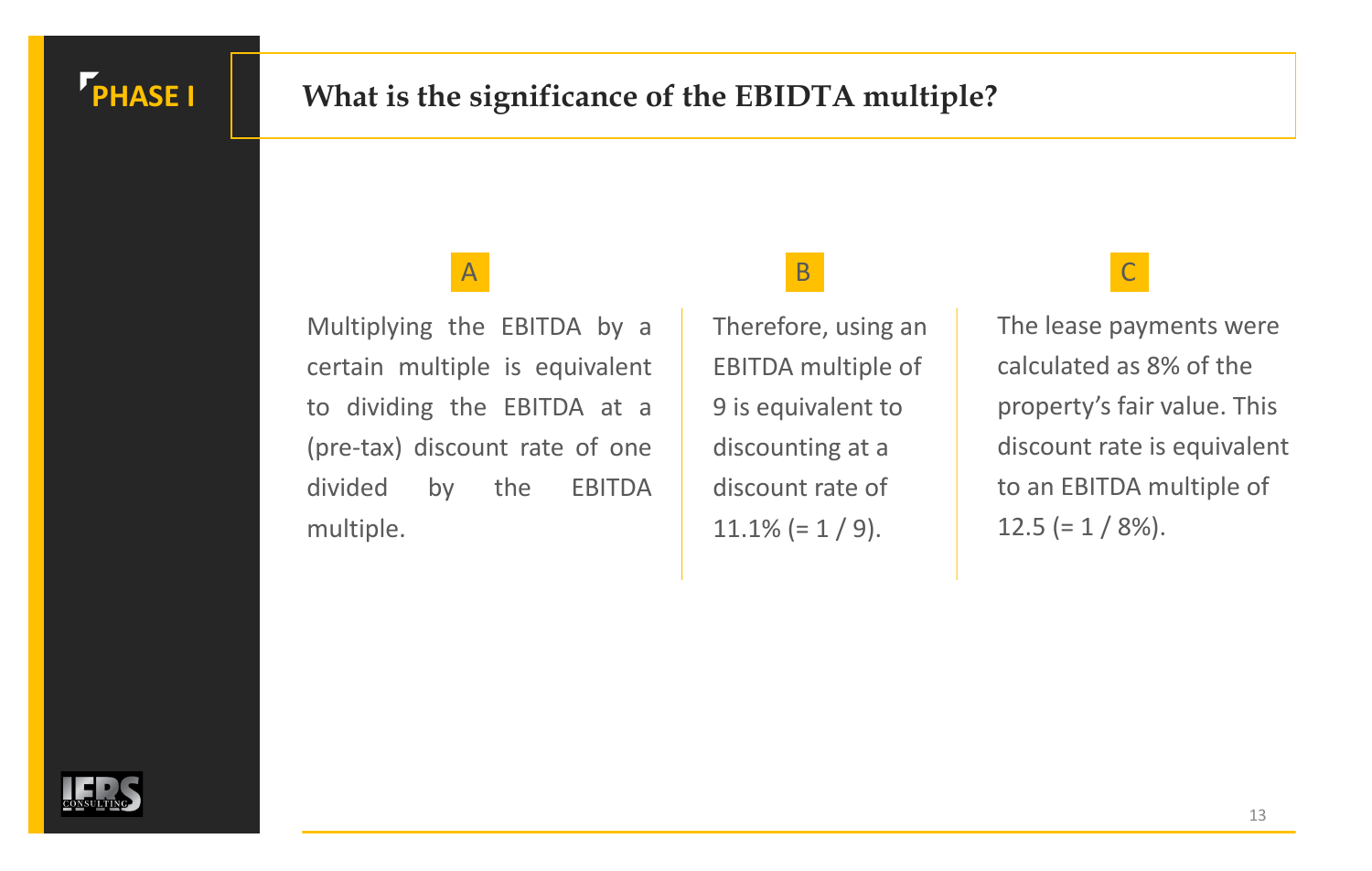

## **Note on example - Estimated value based on an EBIDTA multiple of 12.5**

|                                 |            | <b>Companies</b><br>Company A B & C before applying<br><b>IFRS 16</b> | <b>Company B after</b><br>applying IFRS 16 | Company C after<br>applying IFRS 16 | <b>Companies</b><br><b>B &amp; C adjusted</b> |
|---------------------------------|------------|-----------------------------------------------------------------------|--------------------------------------------|-------------------------------------|-----------------------------------------------|
|                                 |            |                                                                       | <b>CU</b>                                  |                                     |                                               |
|                                 | (1)        | (2)                                                                   | (3)                                        | (4)                                 | (5)                                           |
| <b>EBITDA</b>                   | 1,000,000  | 680,000                                                               | 1,000,000                                  | 1,000,000                           | 1,000,000                                     |
| <b>EBITDA multiple</b>          | 12.50      | 12.50                                                                 | 12.50                                      | 12.50                               | 12.50                                         |
| <b>Enterprise value</b>         | 12,500,000 | 8,500,000                                                             | 12,500,000                                 | 12,500,000                          | 12,500,000                                    |
| <b>Net of financial</b><br>debt | 3,000,000  |                                                                       | 2,147,226                                  | 3,141,807                           | 4,000,000                                     |
| <b>Market</b><br>capitalization | 9,500,000  | 8,500,000                                                             | 10,352,774                                 | 9,358,193                           | 8,500,000                                     |

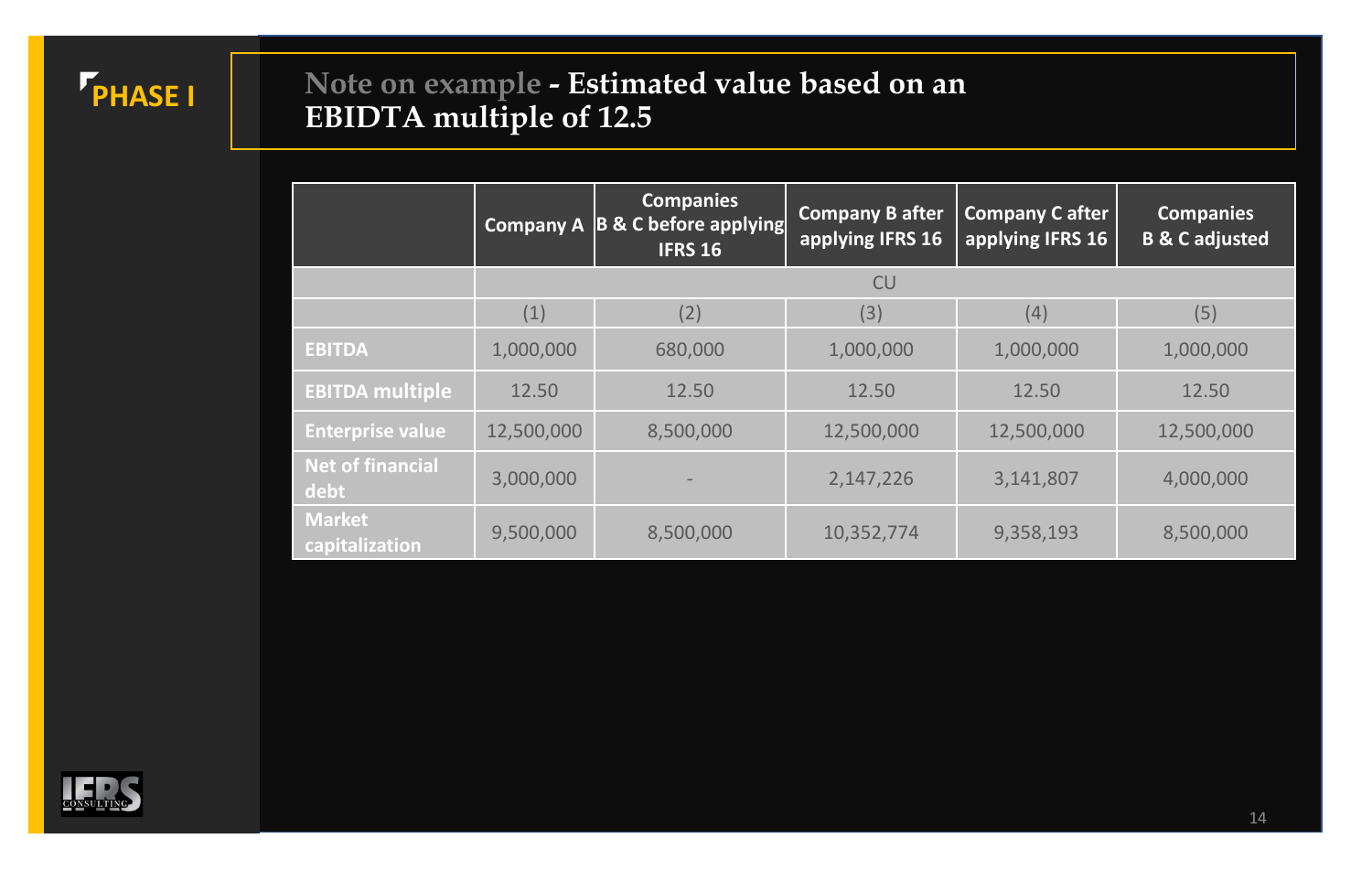## **PHASE I**

### **Note on example - Appraisal using an EBIDTA multiple of 12.5: Conclusions**

### A B

The classification of lease payments as an operating expense or as a finance expense does not affect the result of the appraisal (compare Column 2 and Column 5). Nevertheless, these results apply only to the specific and uncommon circumstance, where the company's weighted average cost of capital is identical to the interest rate implicit in the lease.

The CU 1 million difference between the value of Company A and the adjusted value of Companies B and C reflects the difference between the Companies' shareholders' equity as of December 31, 2018 (compare Column 1 and Column 5).

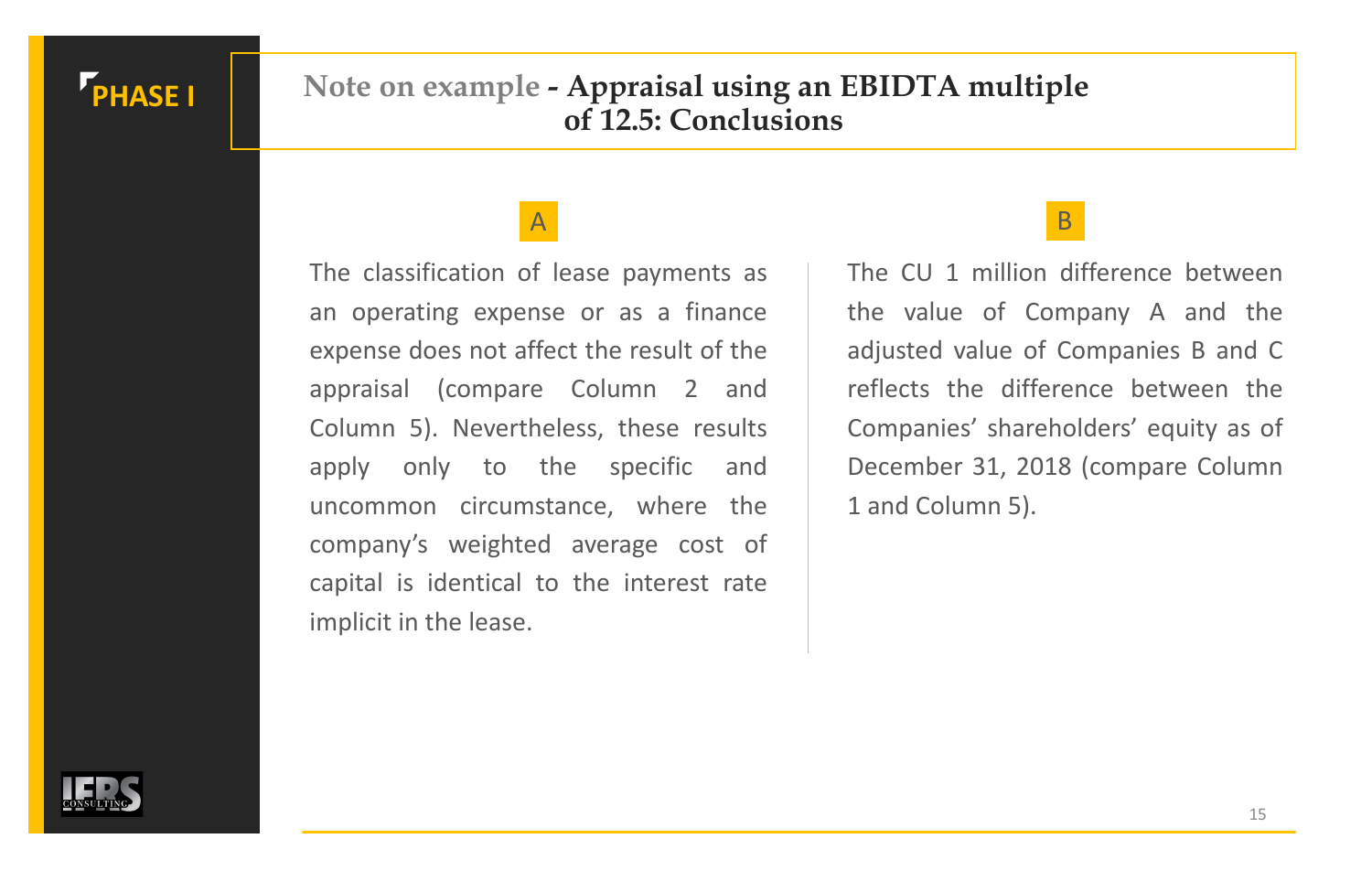### **PHASE I How should the lease payments be classified? The significance under the EBIDTA multiple method**

If the lease payments are classified as an operating expense, they will be discounted at a discount rate of 11.1%. If the lease payments are classified as a finance expense, they will be discounted at the interest rate implicit in the lease (8%) and will, in effect, be assigned a higher value.

The higher the discount rate applied to an expense, the higher the company's value. Therefore, classifying lease payments as an operating expense, as previously done, will necessarily result in a higher market capitalization.

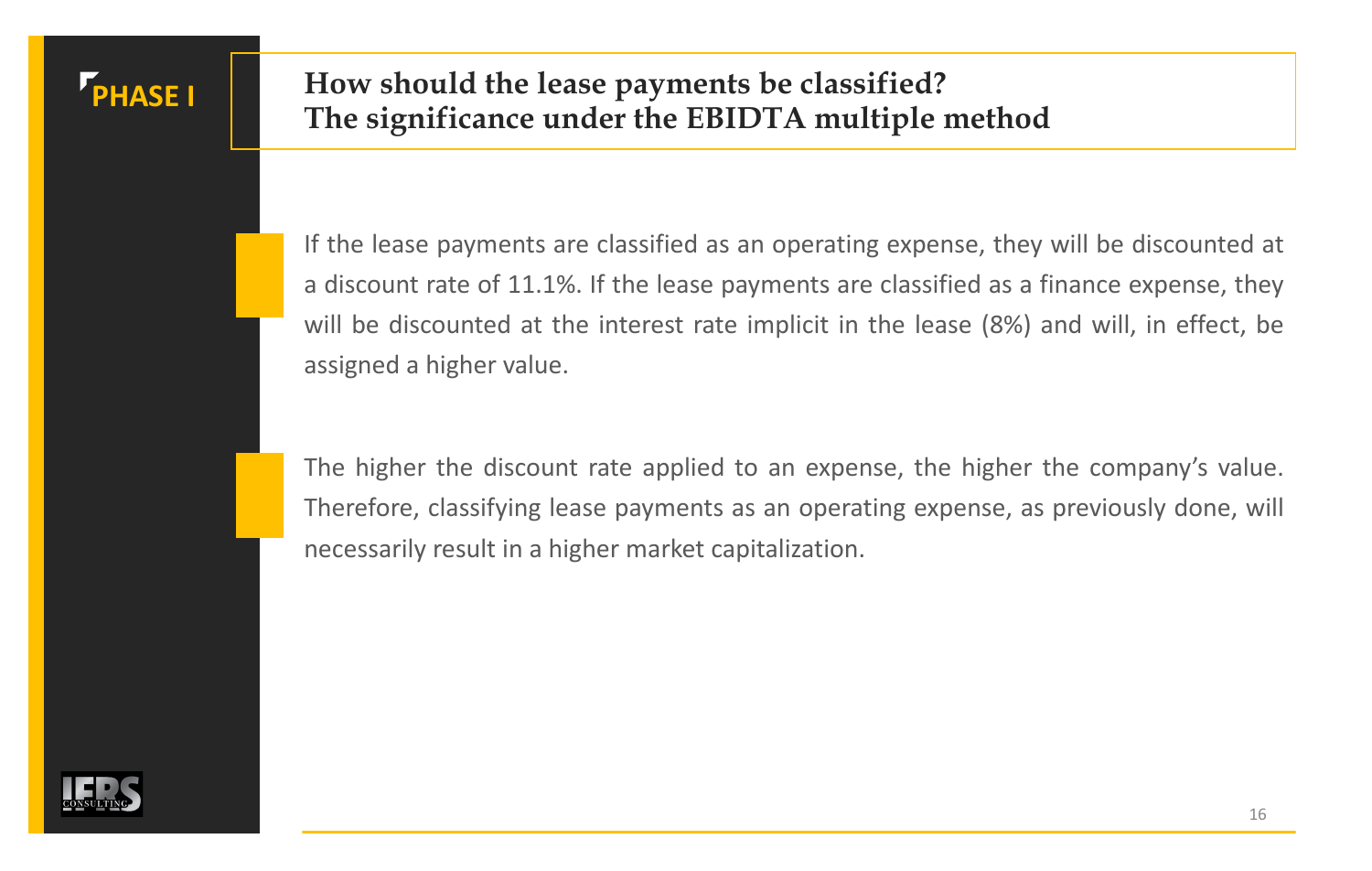

According to the DCF approach, the company's unleveraged free cash flows are discounted.

The result of such discounting reflects the company's enterprise value.

The enterprise value represents the value related to both the company's shareholders and its debtors.

In order to find the value of the company's equity, the company's financial debt should be deducted from its enterprise value. Where the company has surplus assets (that generate separate cash flows and are therefore excluded from the company's enterprise value), those assets should be added to the value of the company's equity.

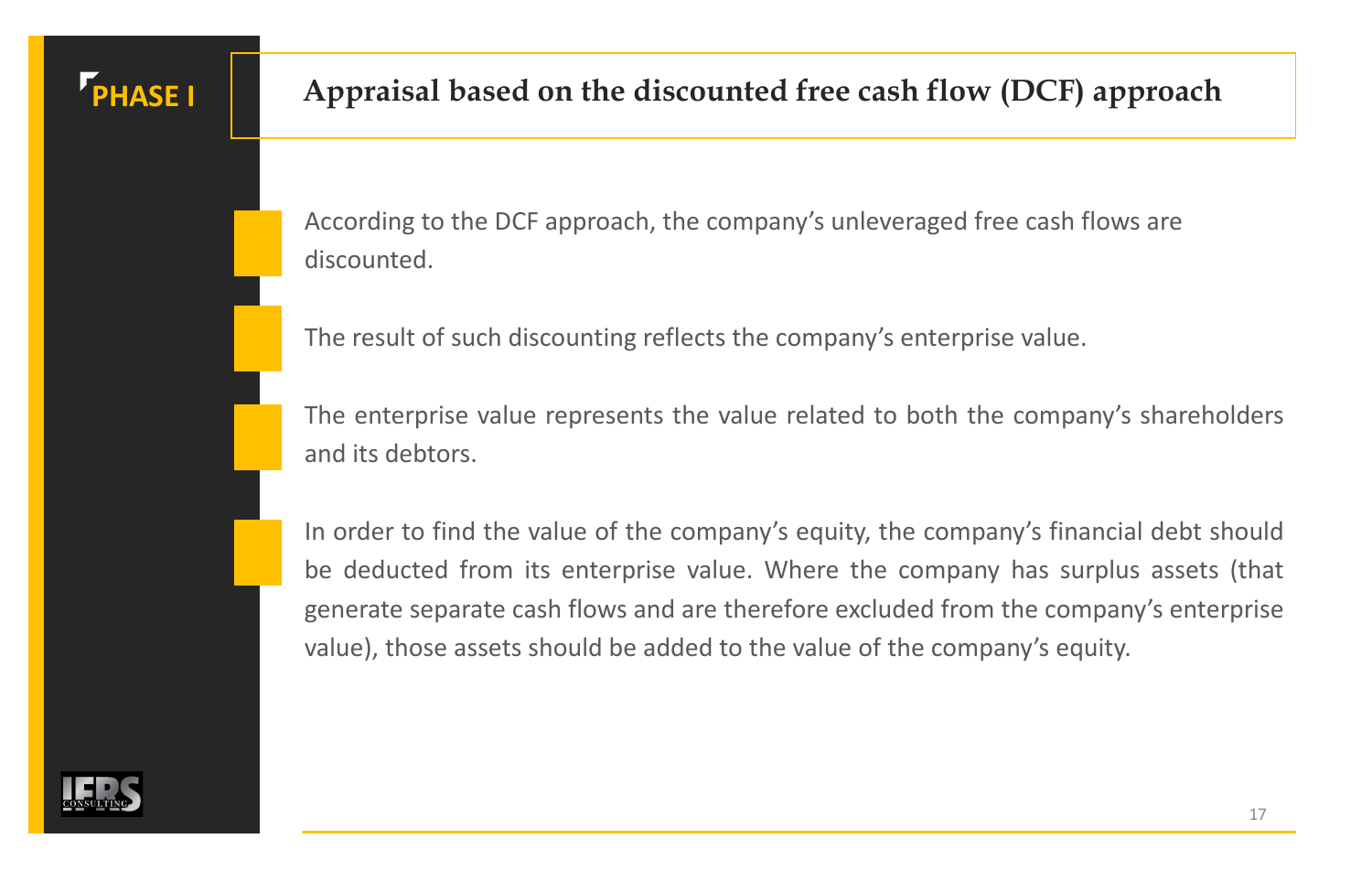### **PHASE I How should the lease payments be classified? The significance under the DCF method**

The classification of lease payments as an operating or as a finance expense will affect the treatment under the DCF method:

If lease payments are classified as an operating expense, they are taken into account when calculating the company's discounted cash flows, and as a result its enterprise value will decrease.

If lease payments are classified as a finance expense, they are not taken into account when calculating the company's discounted cash flows, and as a result its enterprise value will not decrease. However the present value of the lease payments (the lease liability) will be added to the company's financial debt, which is deducted from the company's enterprise value.

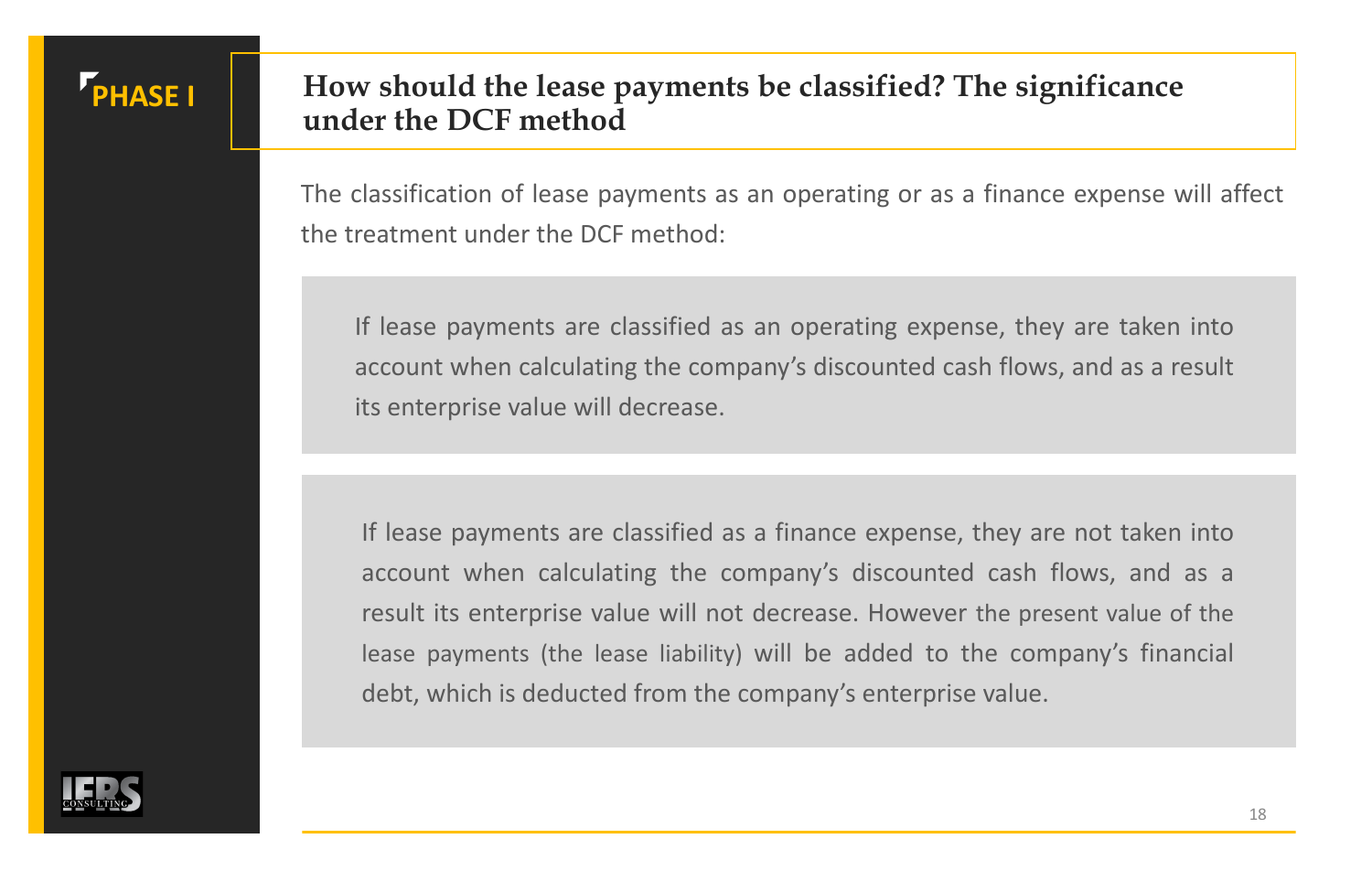## **PHASE I How should the lease payments be classified? The significance under the DCF method**

Normally, these two alternatives will not result in similar appraisals of the company's value. The reason is that the cash flows are discounted at the company's weighted average cost of capital, while the amount of the lease liability is discounted based on the interest rate implicit in the lease.

In most cases, the company's weighted average cost of capital will be higher than the interest rate implicit in the lease.

The higher the discount rate applied to an expense, the higher the company's market capitalization.

Therefore, classifying lease payments as an operating expense will necessarily result in a higher market capitalization.

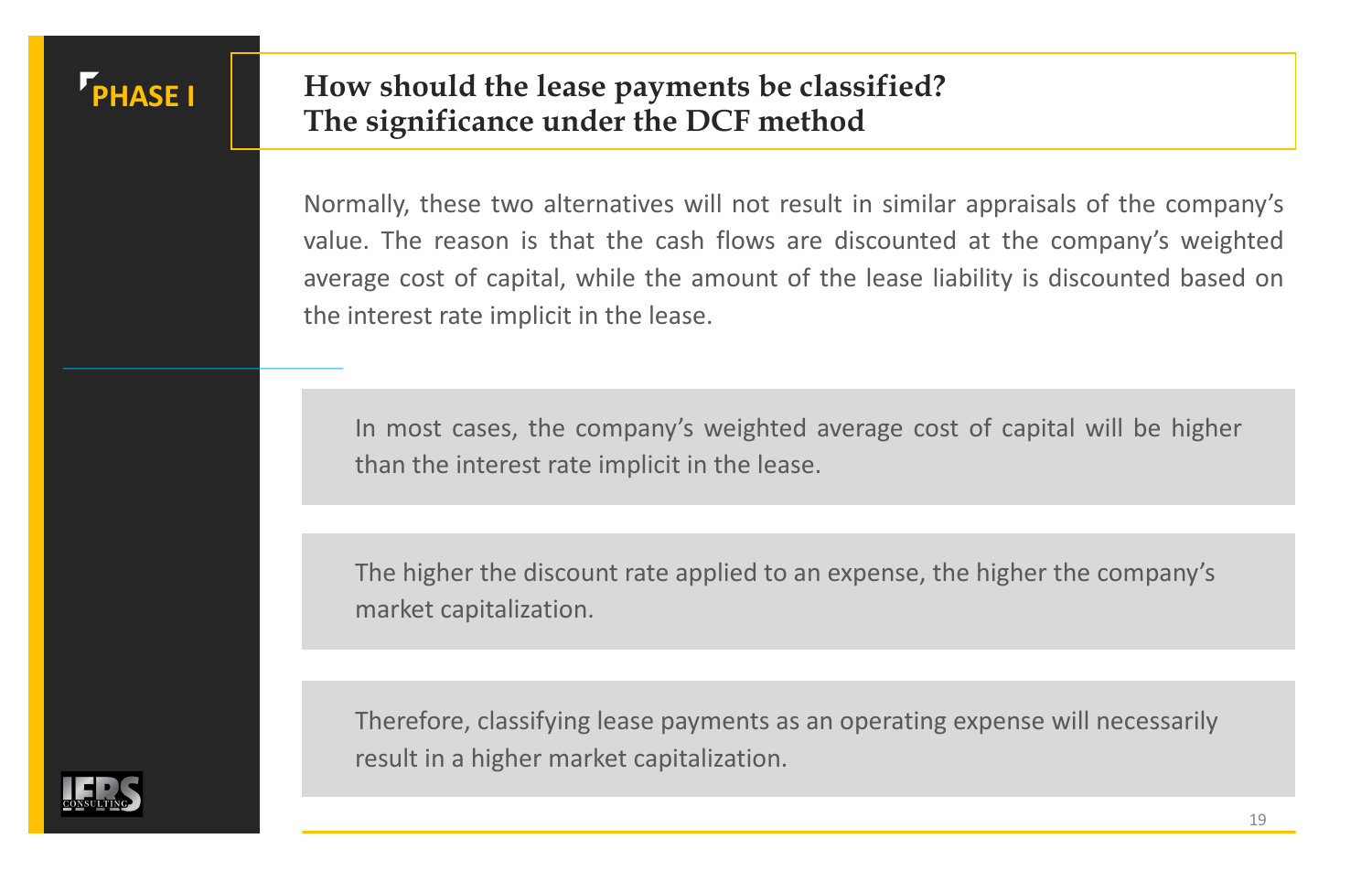## **PHASE I** Example (cont.) - **Further assumptions and data for DCF purposes**

Company A's Weighted Average Cost of Capital (WACC) is 10.80%, which was calculated as follows:

|               | Cost<br>after tax | <b>Cost</b><br>pre-tax | Relative<br>weight | Weighted<br>cost |
|---------------|-------------------|------------------------|--------------------|------------------|
| <b>Equity</b> | 15.00%            | 15.00%                 | 60%                | 9.00%            |
| <b>Debt</b>   | 6.00%             | 4.50%                  | 40%                | 1.80%            |
|               |                   |                        |                    | 10.80%           |

For simplicity, let us assume that Companies B and C's WACC is 10.80%, despite their different leverage levels.



Let us also assume that the projected cash flows for 2019 will be the normal cash flows of each of the companies.

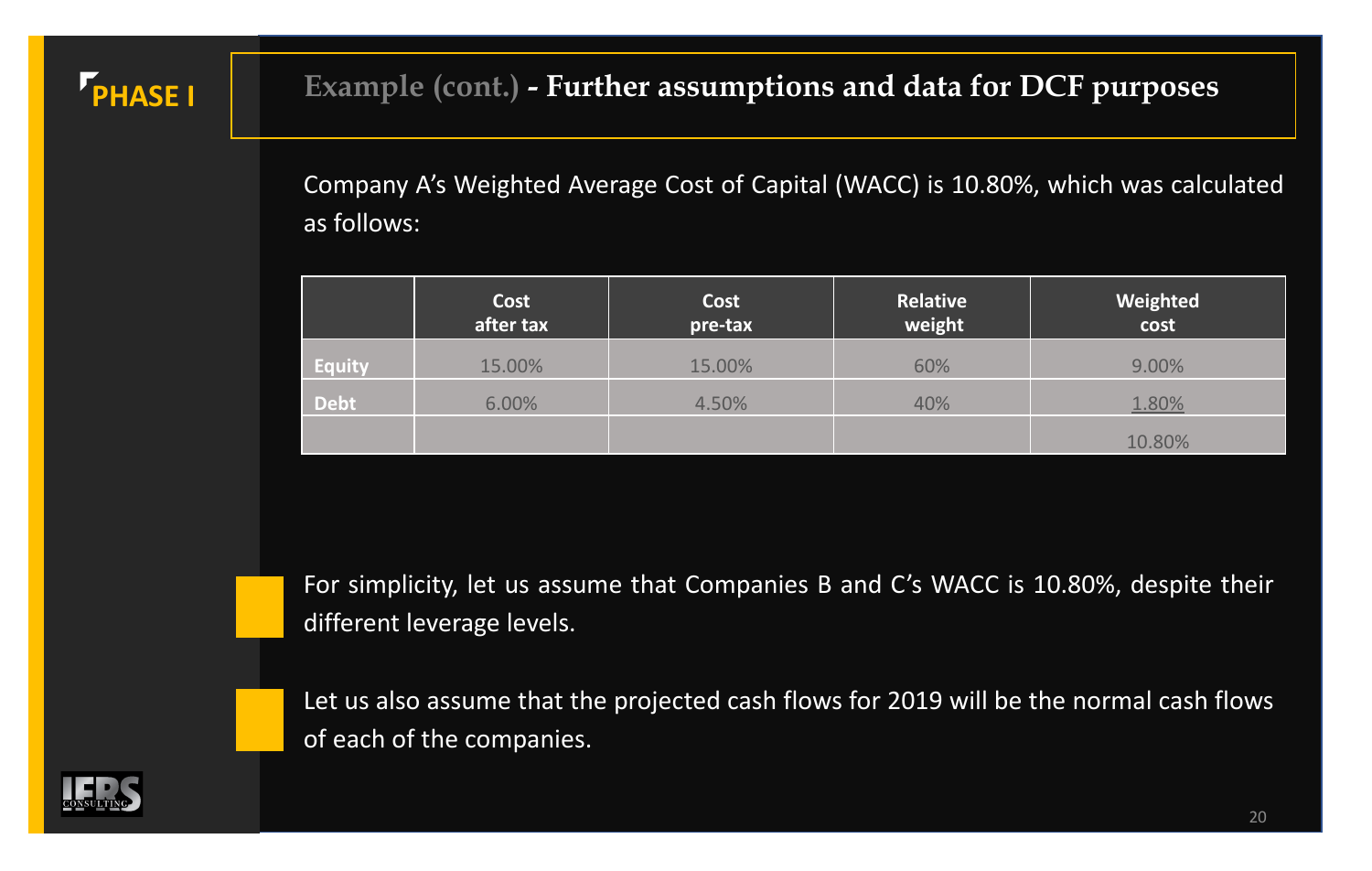## **PHASE I Example (cont.) - Further assumptions and data for DCF purposes (cont.)**

The treatment applied to CAPEX in the appraisal of Company A is as follows:

Company A operates its retail store as an owned depreciable asset.

The generally accepted assumption in appraisals is that the calculation of the normal residual cash flow should include CAPEX at the amount of the projected depreciation expenses.

When a property is leased - even if the lease term is long - the lease payments also reflect a compensation for impairment of the property, and the lessee is not required to take into account any CAPEX.

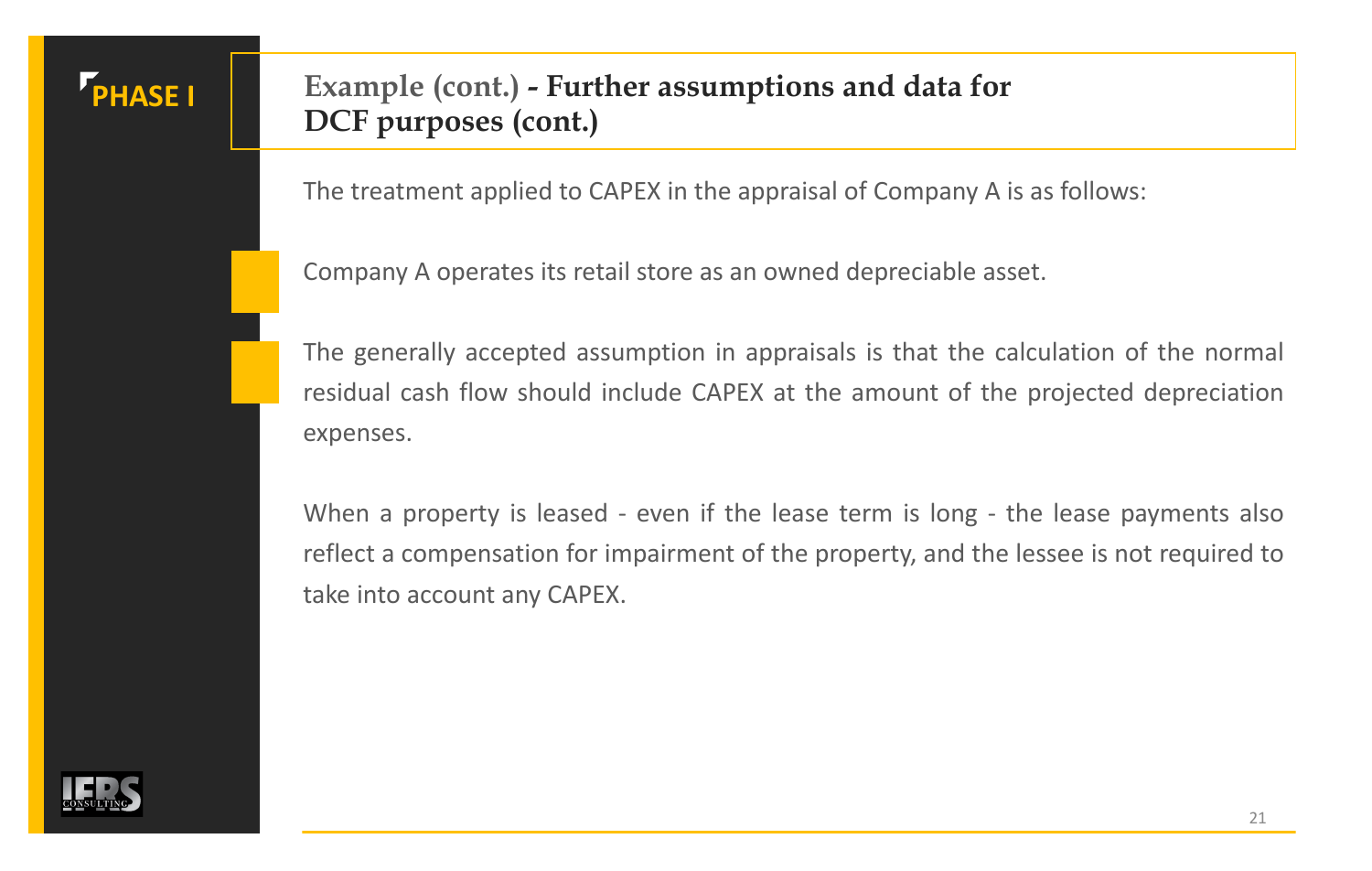## **PHASE I Example (cont.) - Further assumptions and data for DCF purposes (cont.)**

The tax rate applicable to each of the companies is 25%.

For the purpose of applying the DCF method, the tax expense involving cash flows should be taken into account, while deferred taxes should be completely ignored.

Company A operates its retail store as an owned depreciable asset and the depreciation expenses are deductible for tax purposes.

Let us assume that Companies B and C will continue to be taxed under the old operating-lease model. Meaning, they will adjust for tax purposes the finance expenses and the amortization of the right-of-use asset, and they will deduct the full amount of lease payments, totaling CU 320 thousand per year, from their taxable income.

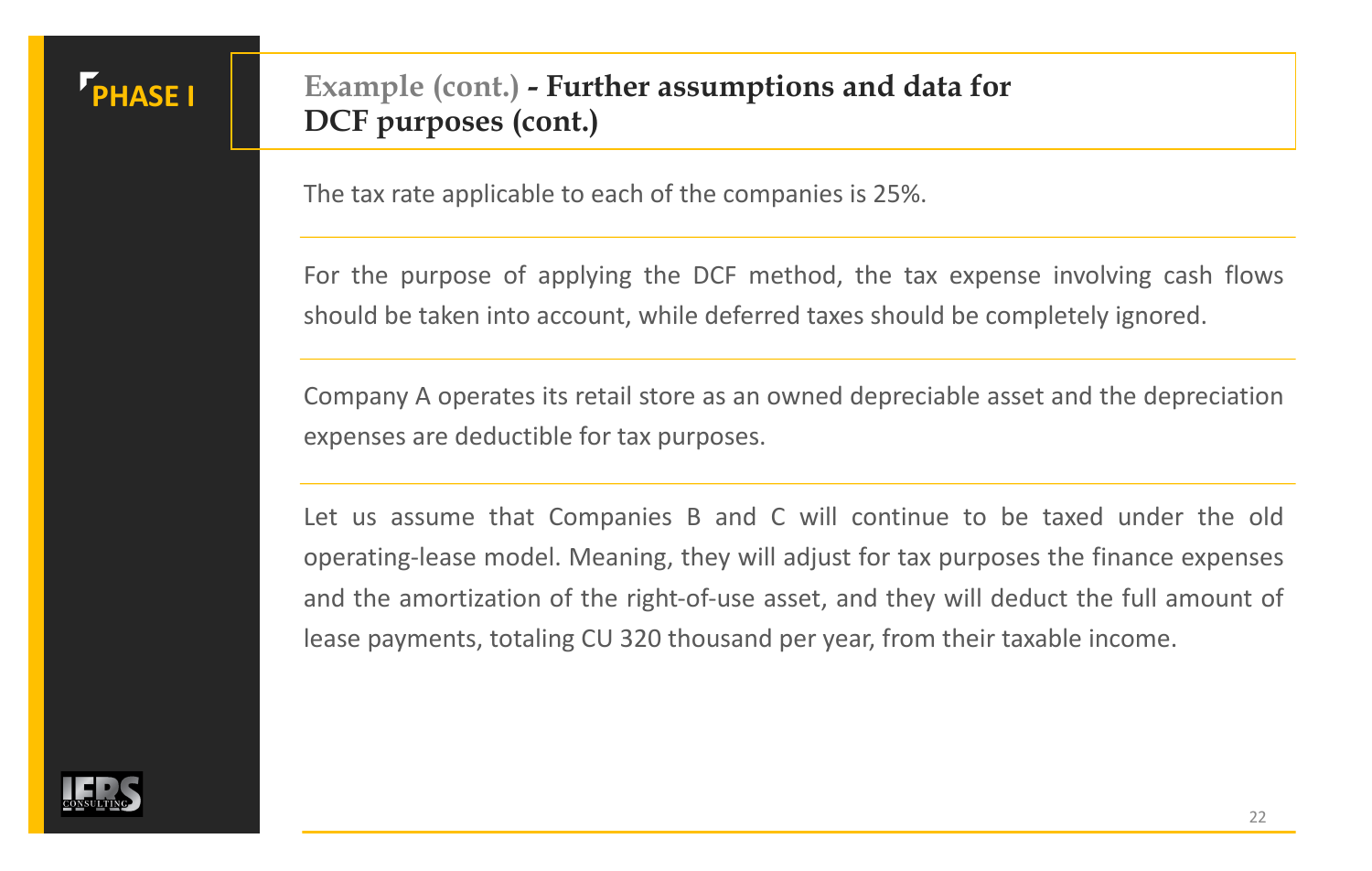# **PHASE I Example (cont.) - Appraisal based on DCF**

|                                                                    | <b>Company A</b> |               | Companies B & C - Adjusted |               |
|--------------------------------------------------------------------|------------------|---------------|----------------------------|---------------|
|                                                                    | Calculation 1    | Calculation 2 | <b>Calculation 3</b>       | Calculation 4 |
|                                                                    |                  |               |                            |               |
| Operating income before rent,<br>depreciation and finance expenses | 1,000,000        | 1,000,000     | 1,000,000                  | 1,000,000     |
| <b>Lease payments</b>                                              |                  |               | (320,000)                  |               |
| <b>Depreciation expenses</b>                                       | (120,000)        | (120,000)     |                            |               |
| <b>Operating income</b>                                            | 880,000          | 880,000       | 680,000                    | 1,000,000     |
| Tax (25%)                                                          | (220,000)        | (220,000)     | (170,000)                  | (170,000)     |
| <b>NOPAT</b>                                                       | 660,000          | 660,000       | 510,000                    | 830,000       |
| <b>Adding back depreciation expenses</b>                           | 120,000          | 120,000       |                            |               |
| <b>CAPEX</b>                                                       |                  | (120,000)     |                            |               |
|                                                                    | 780,000          | 660,000       | 510,000                    | 830,000       |
| <b>Discount rate</b>                                               | 10.8%            | 10.8%         | 10.8%                      | 10.8%         |
| <b>Enterprise value</b>                                            | 7,222,222        | 6,111,111     | 4,722,222                  | 7,685,185     |
| Net of financial debt                                              | (3,000,000)      | (3,000,000)   |                            | (4,000,000)   |
| <b>Market capitalization</b>                                       | 4,222,222        | 3,111,111     | 4,722,222                  | 3,685,185     |

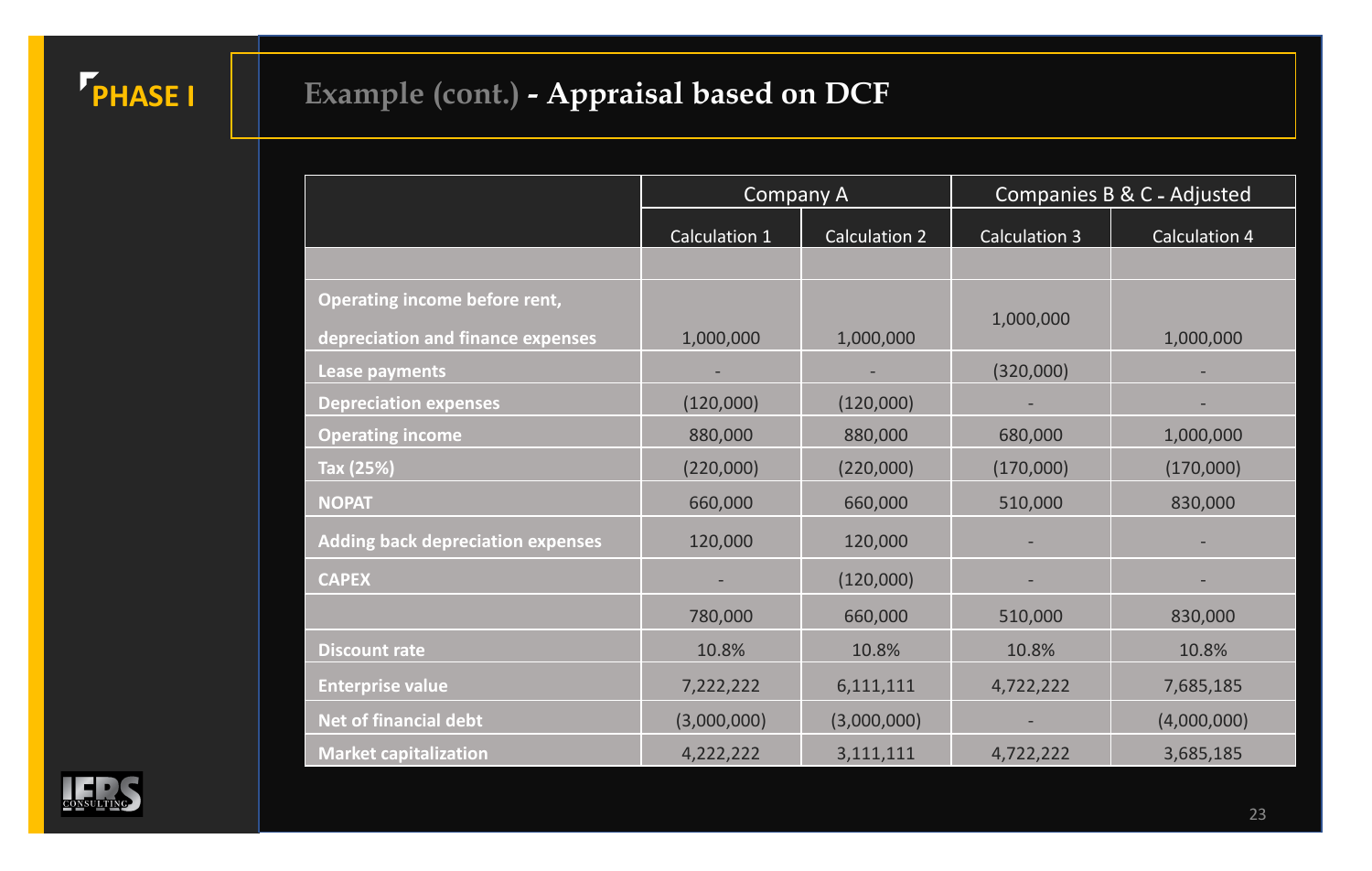

## **PHASE I Example - Appraisal based on DCF: The four calculations**

#### **Company A:**

**Calculation 1** ignores the issue of CAPEX; **Calculation 2** is carried out under the assumption that the company will be required to invest CAPEX at an amount equal to the depreciation expenses;

**Companies B and C (after adjustment of the lease term, as explained in slide 13): Calculation 3** classifies lease payments as an operating expense; **Calculation 4** classifies lease payments as a finance expense.

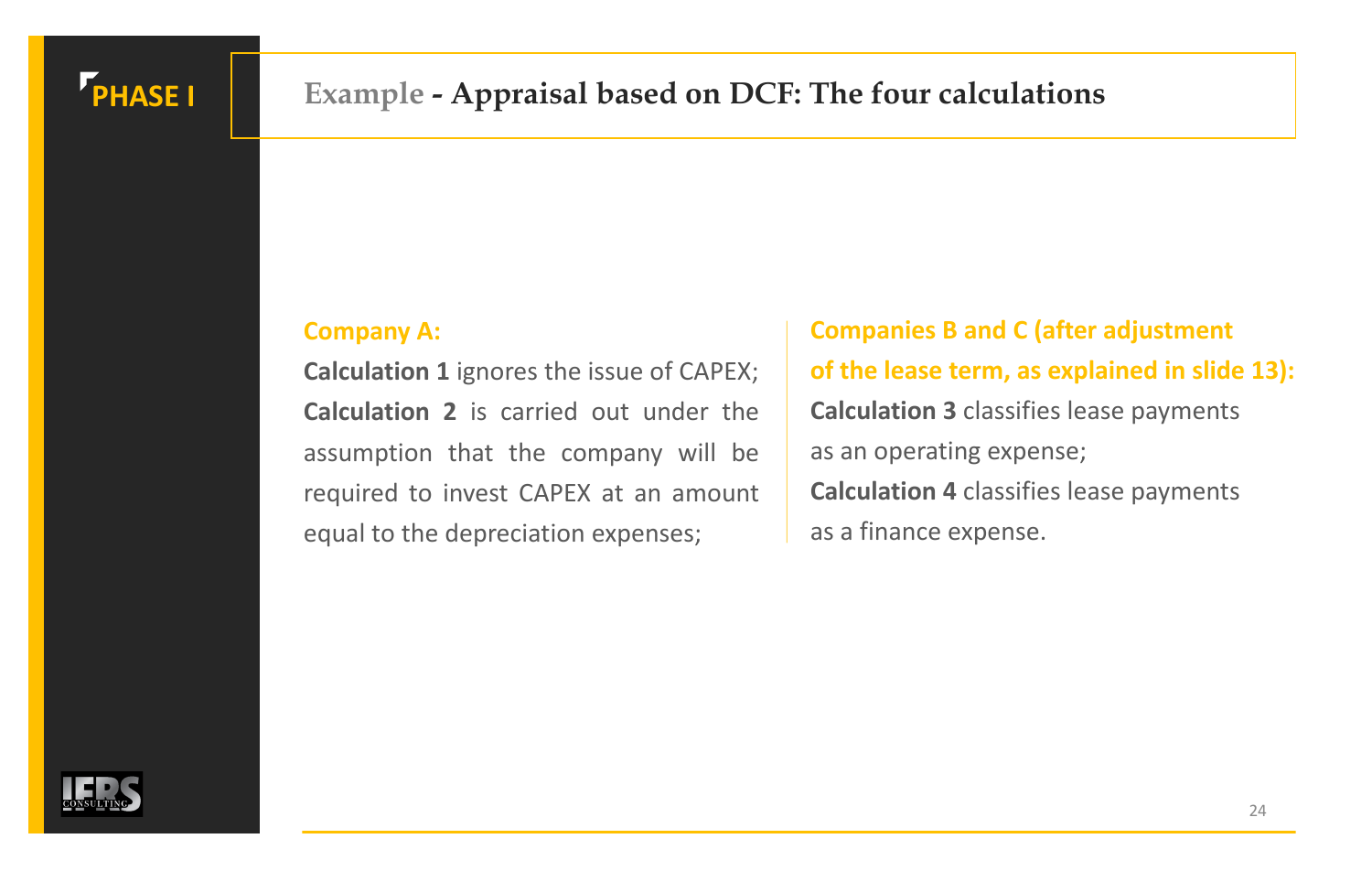

## **PHASE I Example - Appraisal based on DCF: Conclusions**

The inclusion of CAPEX at an amount equal to the depreciation expenses within the residual normal cash flow, caused a 26% decrease in market capitalization of Company A (compare calculation 1 and calculation 2).

The CU 1,037,037 difference between the result of calculation 3 (classification of lease payments as an operating expense), and the result of calculation 4 (classification of lease payments as a finance expense) stems from the different discount rate applied to the lease payments in each of the calculations, as explained in the next slide.

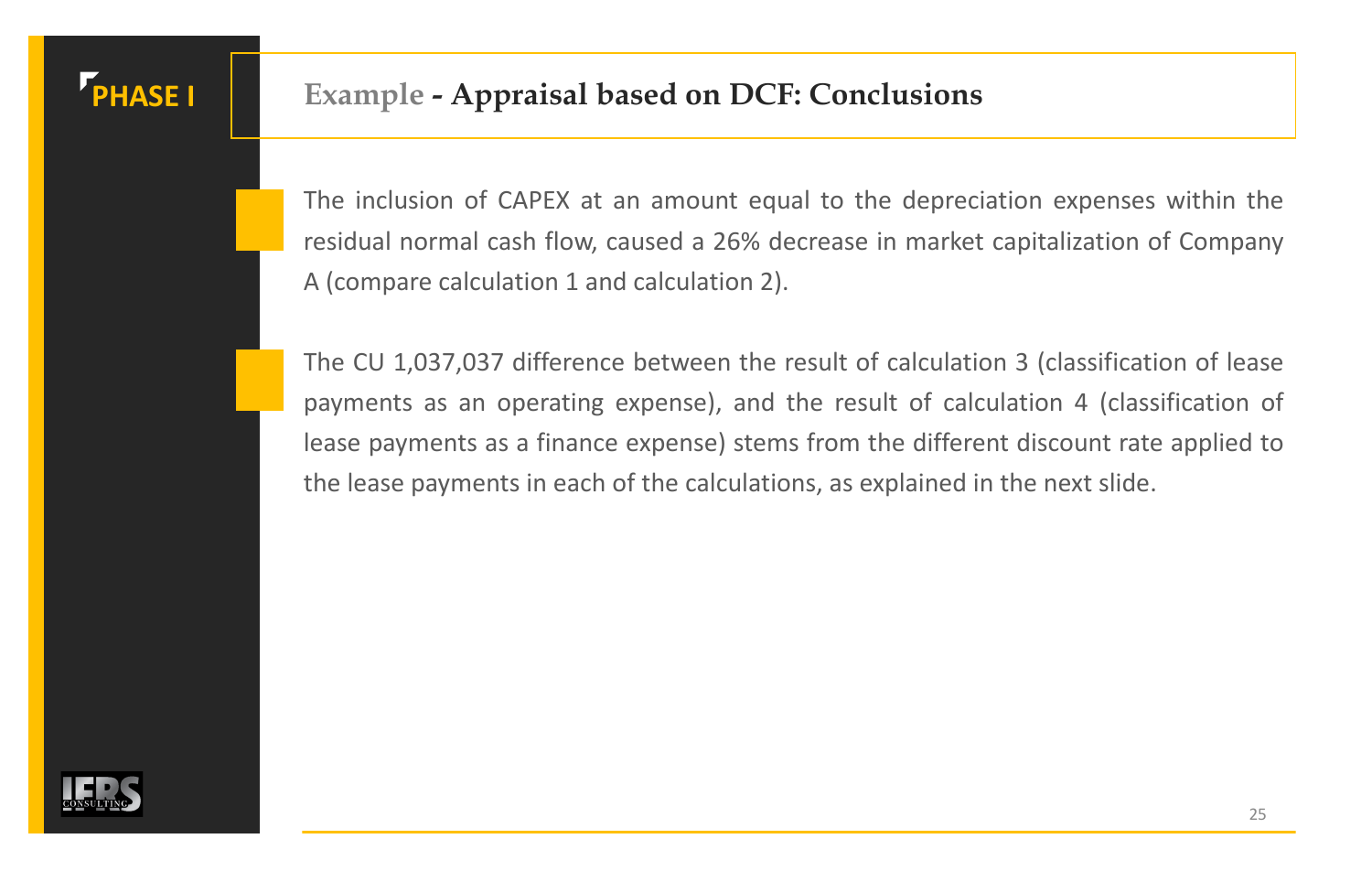

## **PHASE I Example - Appraisal based on DCF: Conclusions (cont.): Analysis of the difference stemming from classifying lease payments as a finance or operating expense**

| Value when lease payments are classified as an operating expense (calculation 3) | 4,722,222   |                     |
|----------------------------------------------------------------------------------|-------------|---------------------|
| Value when lease payments are classified as a finance expense (calculation 4)    | 3,685,185   |                     |
| Gap                                                                              | 1,037,037   |                     |
| Gap explanation:                                                                 |             |                     |
|                                                                                  |             |                     |
| Using a discount rate of 10.8% (calculation 3)                                   | (2,962,963) | $= 320,000 / 10.8%$ |
|                                                                                  |             |                     |
| Using a discount rate of 8.0% (calculation 4)                                    | (4,000,000) | $= 320,000 / 8.0\%$ |
| Gap                                                                              | 1,037,037   |                     |

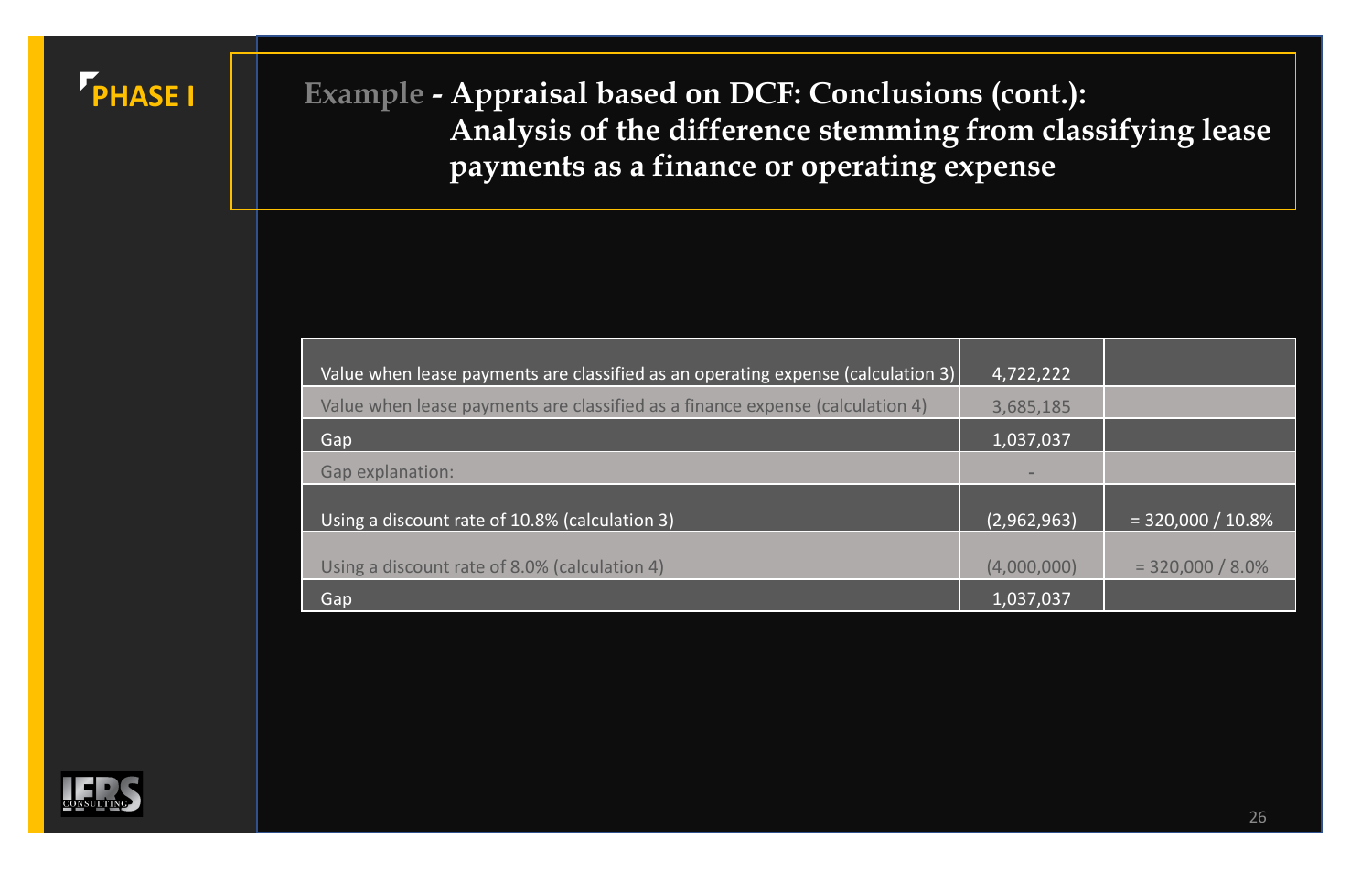

## **PHASE I Appraisal based on DCF: Conclusions**

Normally, classifying lease payments as an operating expense will result in a higher market capitalization than that obtained when classifying lease payments as a finance expense.

The higher the difference between the company's WACC (used to discount the operating cash flows) and the interest rate implicit in the lease, the greater the difference in market capitalization.

The gaps increase even more due to the fact that many companies use their incremental borrowing rate for the purpose of measuring the right-of-use asset and the corresponding financial liability; this rate is usually significantly lower than the interest rate implicit in the lease.

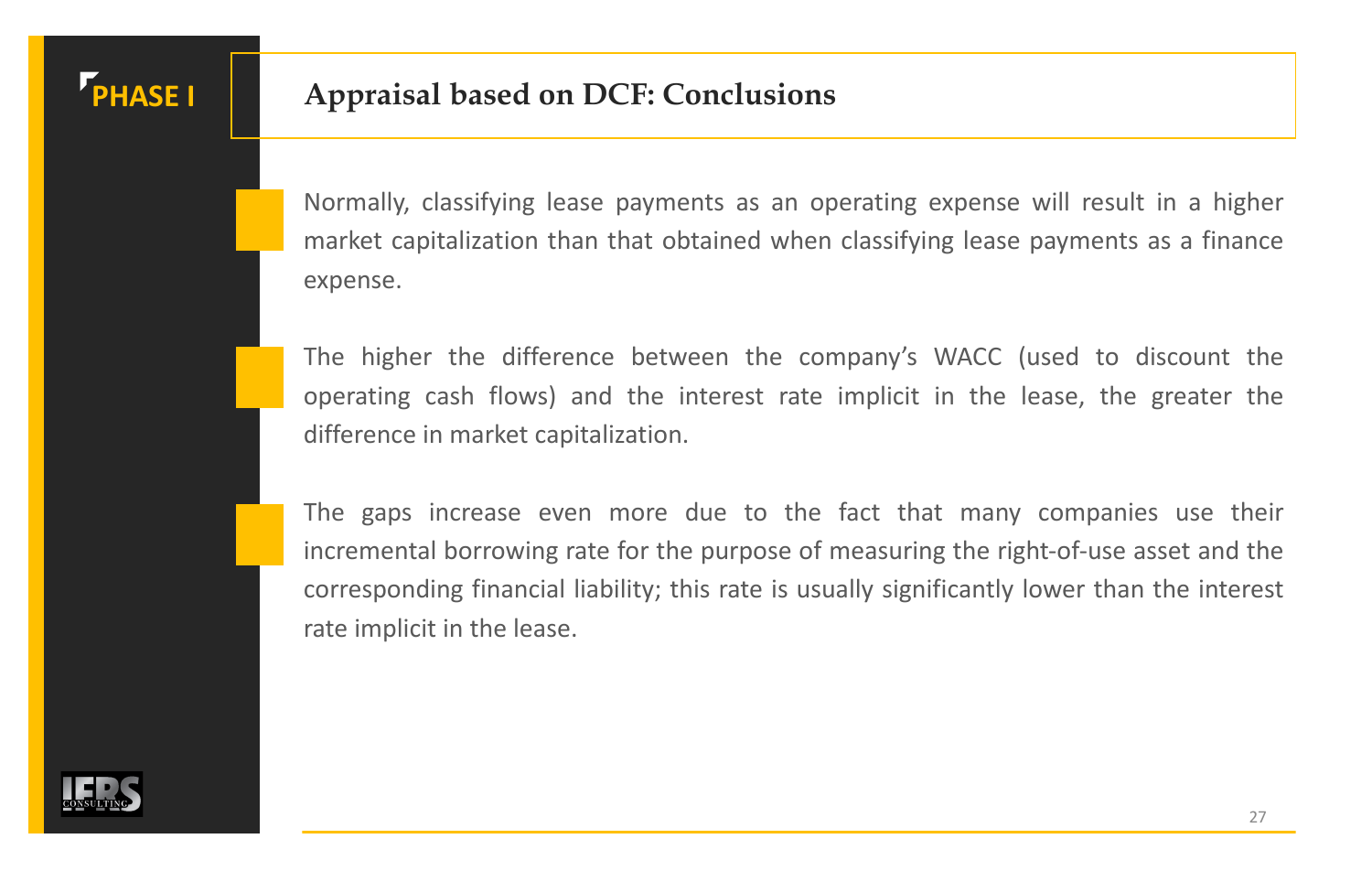

Once the potential impact of the classification of lease payments on appraisals in Phase I is clear, a logical analysis should be carried out in order to reach insights about the Standard's effect on appraisals.

For that purpose, the following assumptions are made:

- The stock prices on the capital market reflect the value of stocks correctly, regardless of the effect of classification of lease payments for accounting purposes.
- As a result of the application of IFRS 16, the cost of capital does not change, that is to say - there is no change in the market-observed CAPM beta. The empirical findings of the application of IFRS 16 support this assumption.



A

B

Prior to the application of IFRS 16, most appraisers adopted the previous accounting classification as a guideline for classifying lease payments for appraisals.

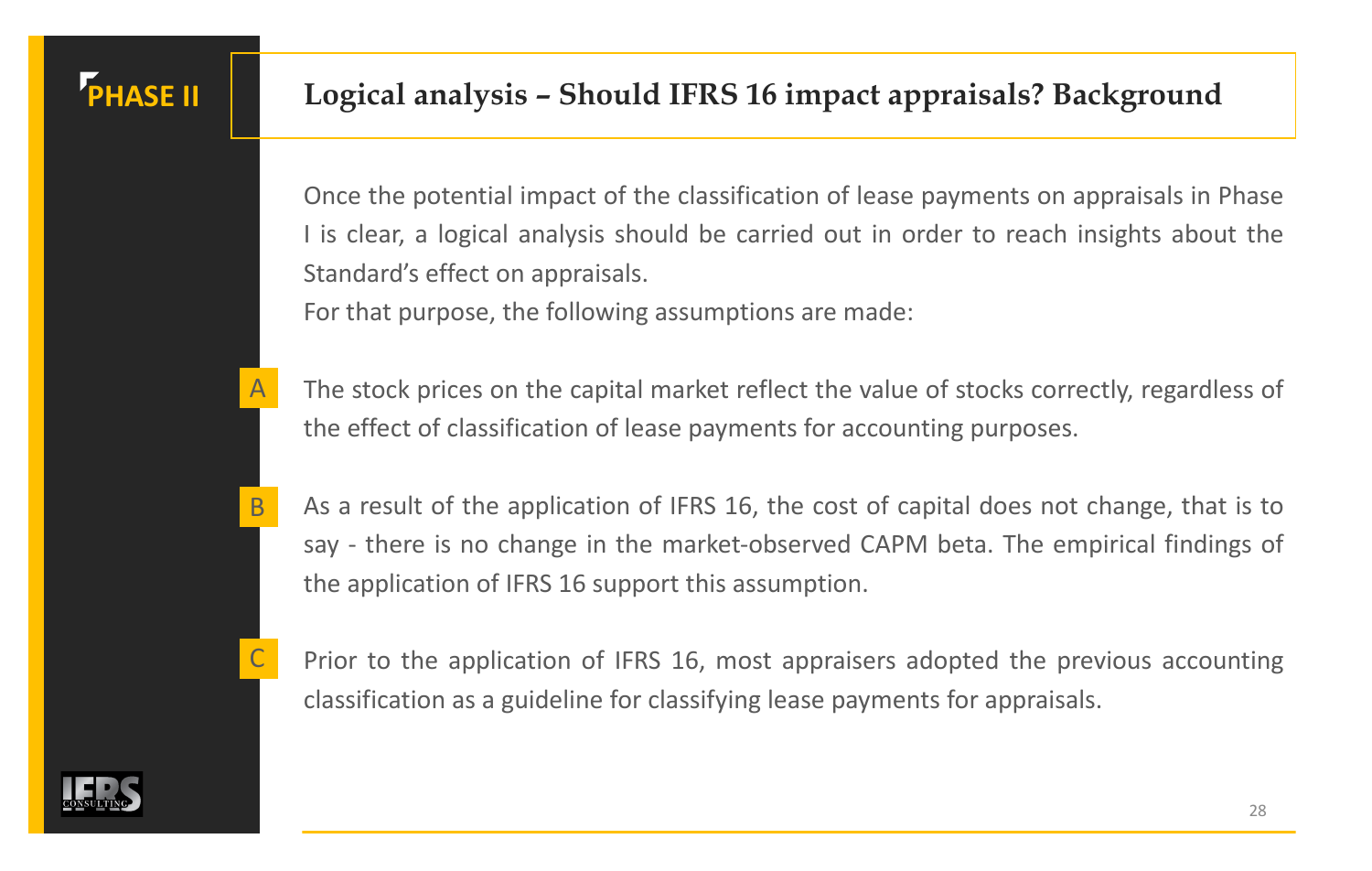

1

2

Given the basic assumptions described in the previous slide, and after realizing the potential impact of leases, the conclusion is that the nature of the lease should be analyzed as follows:

- In the case of an in-substance finance lease this means that the appraisals carried out in the past were too high. However, applying the financial debt correctly in the formula leads to a certain offsetting effect, since it reduces the WACC.
- In the case of an in-substance operating lease this means that the appraisals carried out in the past were correct, and the same methodology should be employed in the future (ignoring application difficulties). That is to say, the value does not change and the WACC is not updated.

These conclusions are also relevant to appraisals carried out in the USA, regardless of the fact that the new American accounting model applied to leases, which came into force at the same time as IFRS 16, has affected only the statement of financial position (balance sheet), but not the other parts of the financial statements.

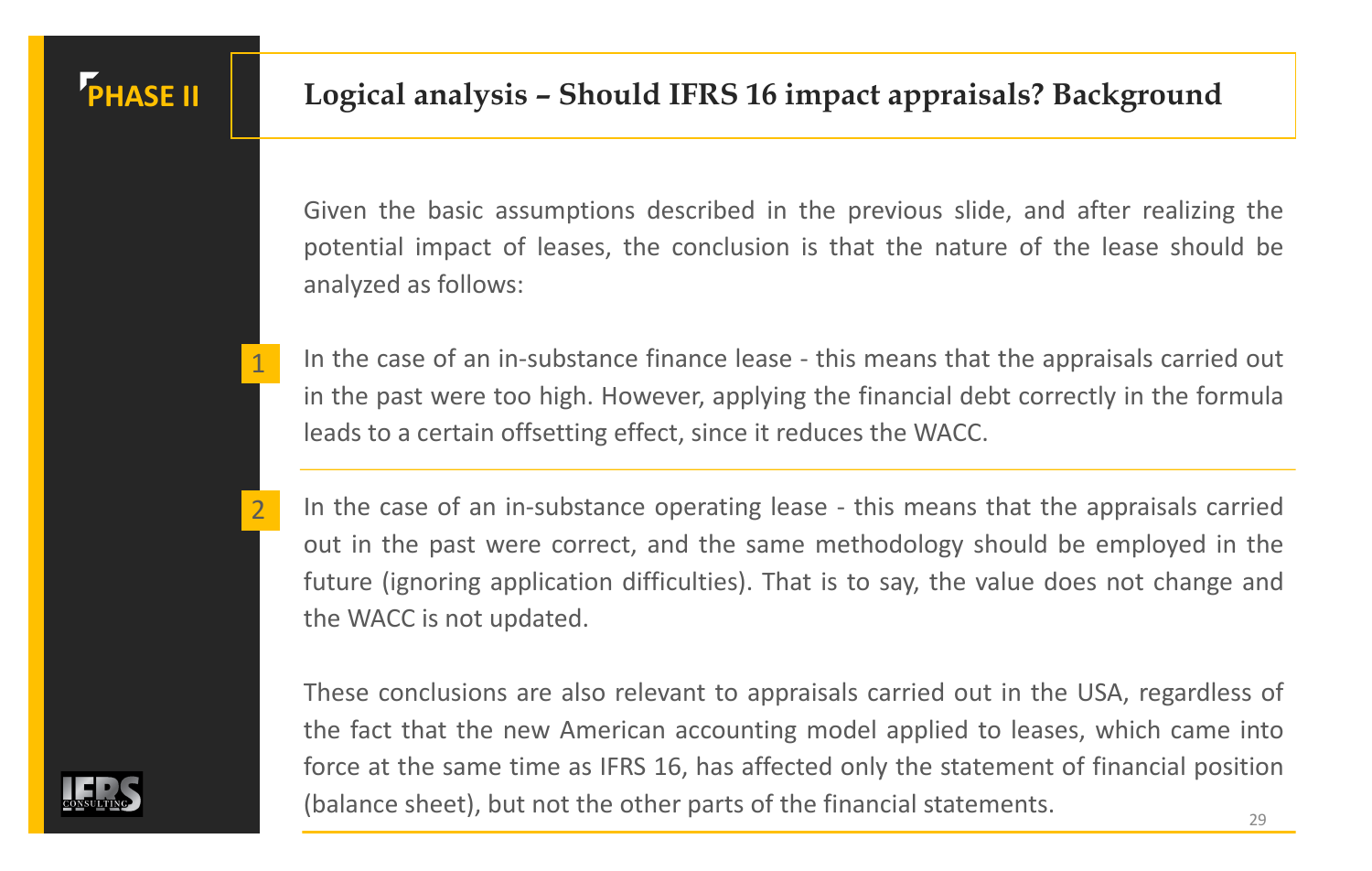## **TO CONCLUDE ONE TIP:**

### **Proposed distinction between operating expenses and finance expenses**

The classification of lease payments requires the appraiser to assess, on a case-by-case basis for each company, what is the economic nature of the lease arrangement; in particular, the appraiser will be required to take into account the following parameters of the lease arrangement:

- The lease term;
- Termination clauses;
- Leasehold improvements; and
- The existence of a secondary market.

The longer the lease term, without a termination option for the lessee, and where there is no active secondary market that will allow the transfer of the lease right to a third party, the more appropriate it is to classify the lease payments as a **finance expense.**

The shorter the lease term, and/or the existence of a termination option for the lessee, and where there is an active secondary market that will allow the transfer of the lease right to a third party, the more appropriate it is to assume that the lease payments shall be classified as an **operating expense.**